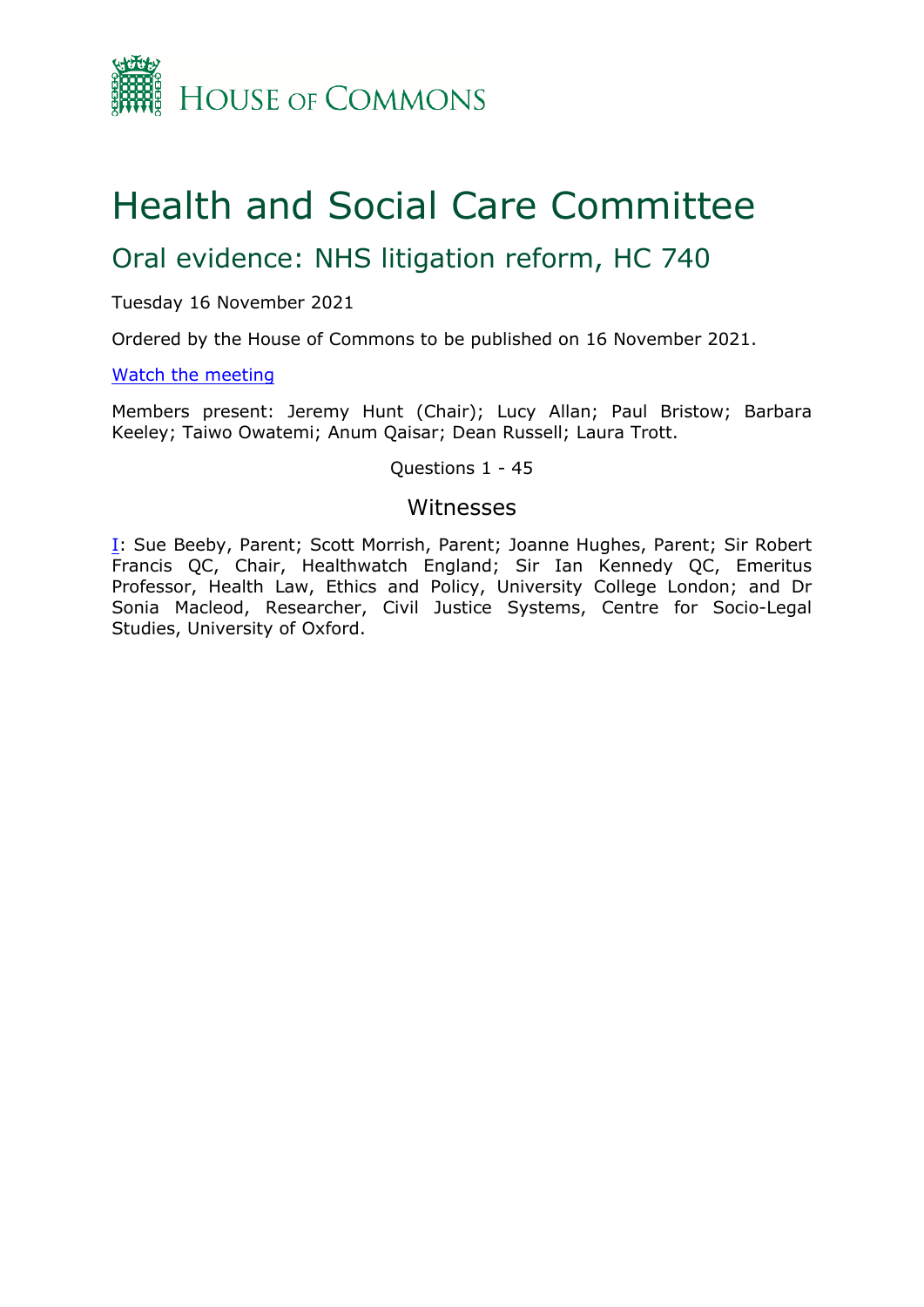

## <span id="page-1-0"></span>Examination of witnesses

Witnesses: Sue Beeby, Scott Morrish, Joanne Hughes, Sir Robert Francis QC, Sir Ian Kennedy QC and Dr Macleod.

**Chair:** Good morning. Welcome to the first session of the Health and Social Care Select Committee inquiry into NHS litigation reform. Last year, the NHS spent a staggering £10 billion on compensation claims and legal costs related to clinical negligence claims. The total potential liabilities from all claims at the end of last year was £82.8 billion, and it is currently going up by just under £6 billion a year.

These are obviously vast sums of money for the taxpayer, and it is money that is not being spent on patient care. Is the legal process actually serving its purpose for families? Some of the biggest awards are for children born with brain injuries. You would imagine that one impact would be a big focus on reducing such injuries, but the numbers remain stubbornly high. Families complain about the time taken for things to be resolved, with a typical family waiting, on average, 11 and a half years for a case to be resolved.

Those are the issues we are going to look at in this inquiry. Later we will be helped by three eminent legal experts, in the form of Sir Ian Kennedy, Dr Sonia Macleod and Sir Robert Francis. First, we want to hear from three families who have experience of what happens in the NHS when errors are made. Joining us are Scott Morrish, whose son Sam died from sepsis at the age of three; Joanne Hughes, who lost her daughter Jasmine when she was 20 months old due to failures in her care; and Sue Beeby, who used to work for me as a special adviser in the Department of Health and whose son Jasper died aged two after he suffered a brain injury at birth.

Lucy Allan will kick things off by asking Scott some questions.

Q1 **Lucy Allan:** Thank you very much for coming here today, Scott. Your story is terribly sad, but the work you have done subsequently is commendable. I would like to thank you for that. Could you start by describing the challenge of trying to find out the truth about what happened to Sam?

*Scott Morrish:* The challenge that I had imagined in the period of time after Sam died was learning to cope with his loss. What we found out quite quickly was that, as we tried to understand that loss and why Sam had died, there was a massive reluctance to look at the details of what had happened on the night he died.

In my mind, it should have taken six or seven days to establish what had happened and why he had died. It ended up taking six months, initially, to get a form of local investigation response, but it took six and a half years to find out more comprehensively and accurately what had happened. It started with a report after six months that said that Sam's death was not avoidable and nothing could have been done. Six and a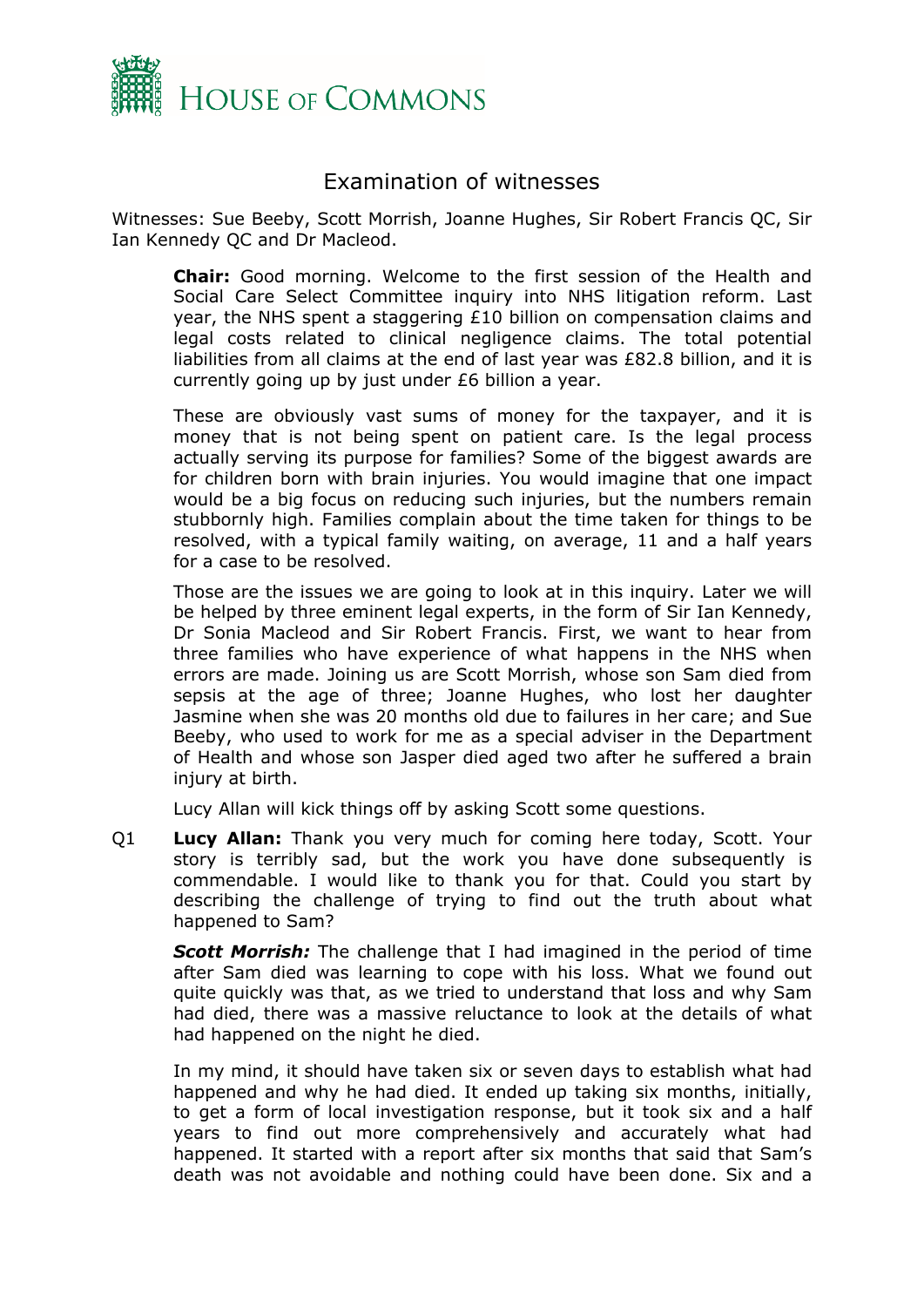

half years later, we established not only that it was avoidable, but that there were a whole stack of things that could have been done, including dealing with the aftermath of his death.

Q2 **Lucy Allan:** You were told very early on that the death was unavoidable and nothing could have been done.

*Scott Morrish:* We were told that he was unlucky. There was a flu pandemic, it was bad weather, the system was under stress and, essentially, he was unlucky. Nothing could have been done.

Q3 **Lucy Allan:** What made you take that further? How did you find the strength to say, "I'm not accepting that"?

*Scott Morrish:* I am not sure that it was strength—stubbornness, maybe. The complete inability of the system at almost every point to answer basic questions is what fuelled us to push further. What they told us did not make sense. It did not fit what we knew. It did not include a lot of what we knew and had told them. Those holes in the understanding that they were willing to acknowledge let us fall through the system and lose confidence in safety. We ceased to feel safe.

Q4 **Lucy Allan:** Did they sit down with you at an early stage to go through everything that had happened? Did they show willingness to engage?

*Scott Morrish:* There was willingness to engage. To their credit, the GP sat down with us very early and was apologetic. There was no failure to apologise. People within the hospital sat down with us, but that was more at our request. We wanted to meet them because we wanted to know how to move forward. It was never an invitation the other way around.

It is not necessarily a reluctance to meet. There is an awkwardness about meeting. It is a really difficult thing for them to do, as well as for us. It was the next bit; going further and saying, "Let's meet, let's get past the apology and let's actually understand the full picture of what happened," seemed to be beyond their capacity.

Q5 **Lucy Allan:** In order to get to the truth, did you ever think about pursuing a clinical negligence claim?

*Scott Morrish:* I would have done everything on earth to avoid that.

Q6 **Lucy Allan:** Why was that?

*Scott Morrish:* I might be wrong, and I might be corrected later, but I saw litigation only as a means of reducing Sam's death to a financial equation and I never wanted to do that. I also thought that it would be toxic. My goal all along was to be able to sit and have frank conversations, and I did not see that that would ever be possible if we went down the litigation route.

Q7 **Lucy Allan:** From the campaigning work that you have done subsequently, do you still hold the view that clinical negligence is not useful for patients or families in seeking information or redress?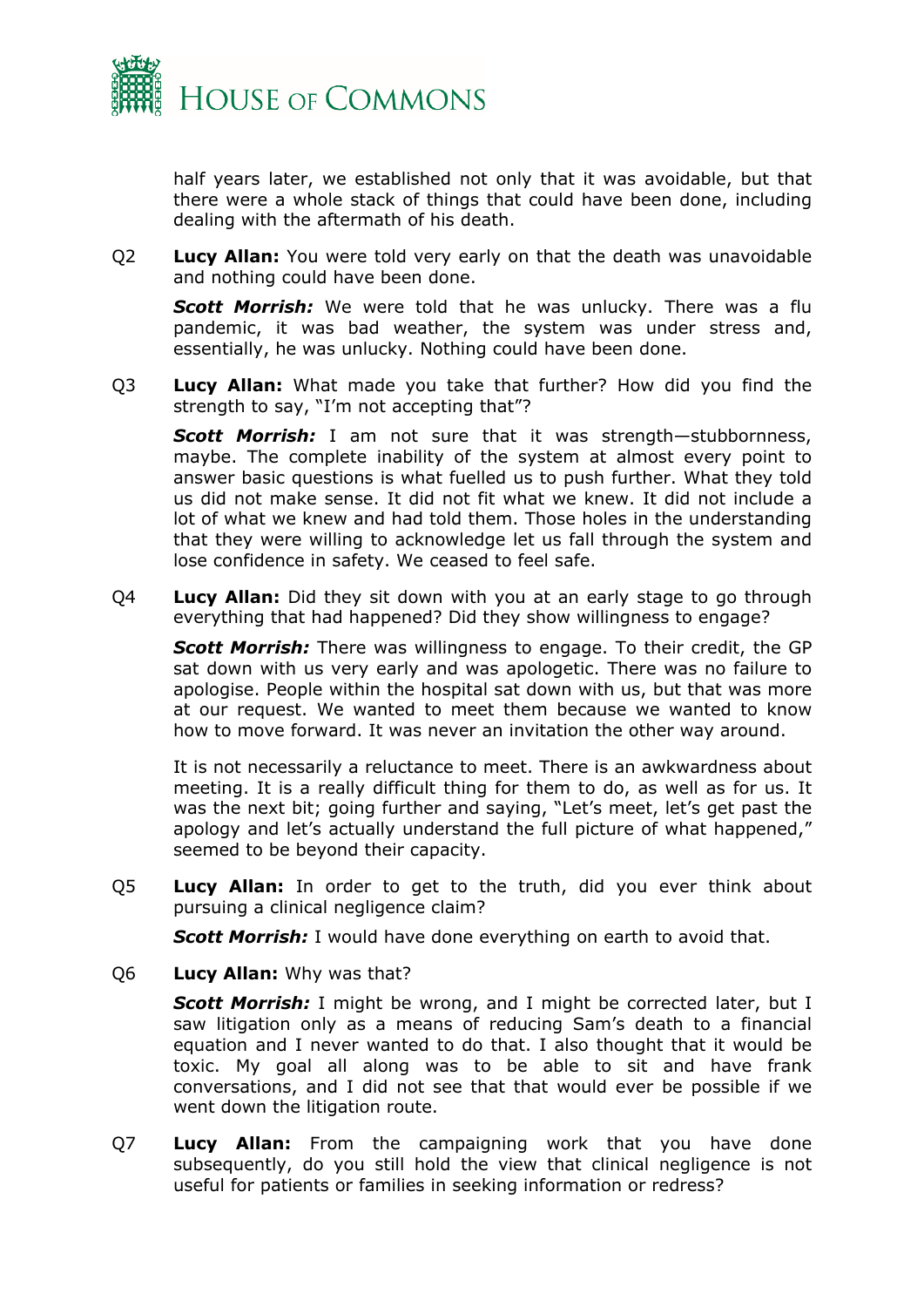

*Scott Morrish:* I have never said that it is not useful. In some cases, it probably is. It had no place in my case. Clinical negligence, and reform of clinical negligence, needs to be seen in a much broader context, which includes the failure to investigate locally, the failure of complaints handling at almost every level and what I would describe as regulatory failure across the board. The sort of siloed regulation that we have is just not capable of spanning a patient's journey.

Q8 **Lucy Allan:** During the time you have been working in this area, have you seen the defensive culture—the blame culture—diminish?

### *Scott Morrish:* No.

Q9 **Lucy Allan:** Is it something that is still fundamentally there?

*Scott Morrish:* I do not think it has changed at all.

Q10 **Lucy Allan:** Not at all?

*Scott Morrish:* No. I think the talk about it has changed. The language used has changed. It is a bit like greenwash when you are thinking of carbon.

Q11 **Lucy Allan:** Were the terrible tragedy to happen to Sam again today, do you think that you would be treated in the same way?

*Scott Morrish:* For clarity, it is worth saying that in one hospital I might be treated very well. In another, I might not. It is not a blanket statement that applies across the board. That inconsistency should be a cause for concern.

Q12 **Lucy Allan:** Do you think it is an issue that clinical negligence actually prevents people from being open and transparent about errors when they occur?

*Scott Morrish:* I cannot see how it helps openness. I cannot see how it helps candour. I read some of the other evidence that has been submitted suggesting that it has a very positive role to play. I cannot see that at all. I think that its sole objective may be to form compensation for patients. Beyond that, I think that the idea that it is a way of generating lessons is a fantasy.

Q13 **Lucy Allan:** How would you like to see the system improved? How could something different be put in place? Do you have some views on what you would like to see?

*Scott Morrish:* I come back to the idea of local investigations and complaint handling—the basic expectation for leaders throughout the NHS and, therefore, regulators, too. I would like them actually to punish cover-ups, and deal with the conspiracy of silence that forms in many cases where you could not necessarily prove a cover-up. Maybe we should think of the blame culture in much broader terms. What are the many factors that might lead to it? Clinical negligence might be one thing. The way in which complaints are done is another. I do not see the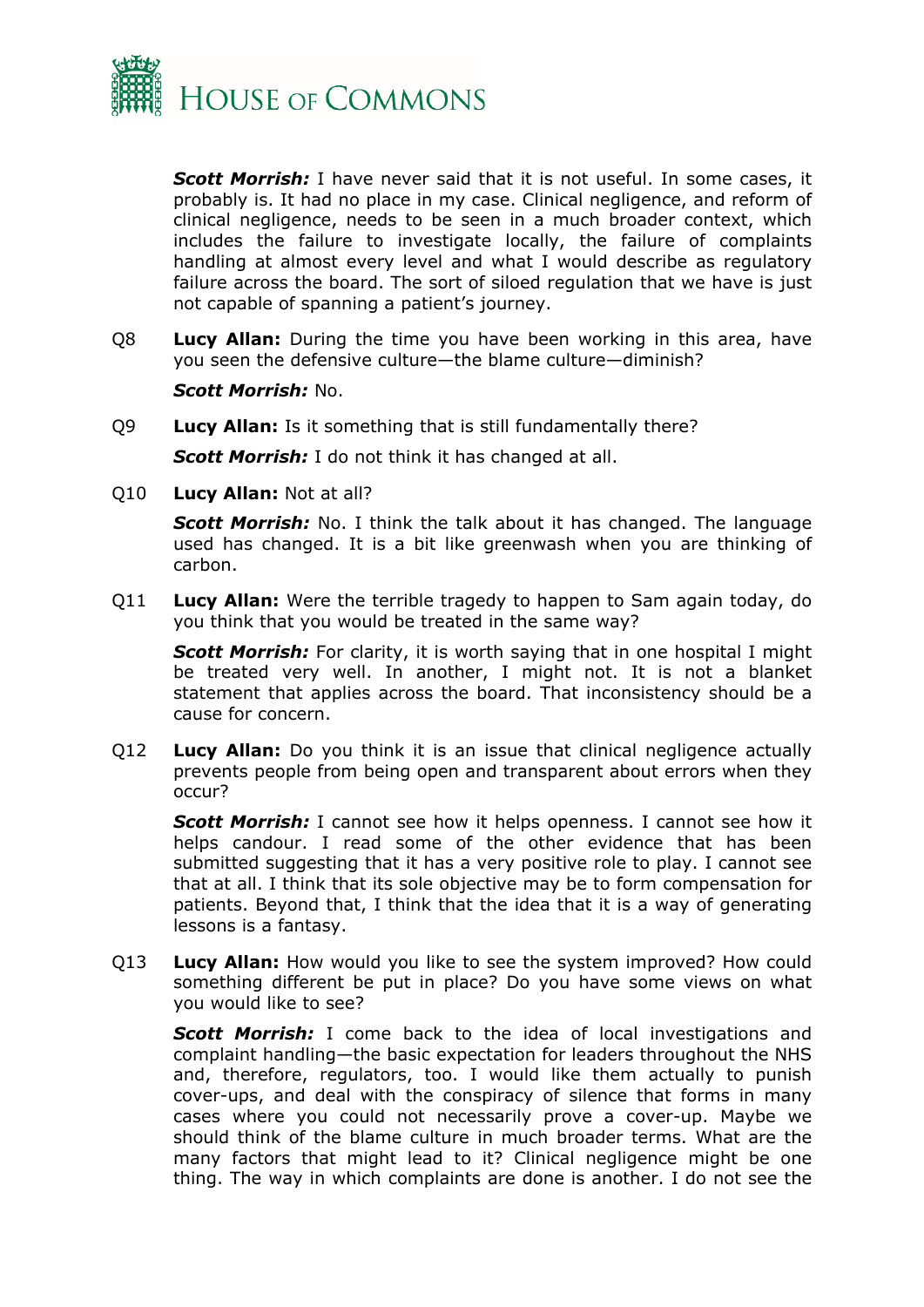

adversarial tone that flows through all of those processes as being anything other than destructive when you are looking for candour, openness and learning.

Q14 **Lucy Allan:** Is there anything else that you would like to tell the Committee about your case, the work that you are doing and what you have learned in that process?

*Scott Morrish:* I would like to see the example that HSIB is trying to set in safety investigations deployed across the NHS at a local level. It should not be by HSIB; that is not possible, but we should take the learning about how to conduct actual safety investigations, as opposed to accountability of investigations or compensation investigations, and run it through the system quickly. We should then make sure that the regulators are aligned in order to regulate for that behaviour. Please, when it is not delivered, punish it. If there is a cover-up, somebody needs to be held accountable for that.

Q15 **Lucy Allan:** Presumably, it should involve families like yours at each stage.

*Scott Morrish:* You cannot investigate a family's experience of healthcare without the family.

**Lucy Allan:** Thank you, Scott, for telling us about your experience and sharing those comments with us. I really appreciate it.

**Chair:** Thank you very much. Scott, we will come back to you, if we may. My colleague Barbara Keeley will now talk to Sue Beeby.

Q16 **Barbara Keeley:** Sue, thank you for coming in and agreeing to give evidence. I understand that in the circumstances it must be difficult at times to talk about this. Could you start by outlining your experiences of the care that you and Jasper received and what happened?

*Sue Beeby:* Thank you for inviting me to give evidence today. I am really grateful for the opportunity to tell you Jasper's story and to talk about our family's experience of healthcare litigation.

When we found out that I was pregnant with Jasper, a long-talked-about third child, we had no idea of the life-changing impact that he would have on us. My pregnancy was straightforward, and Jasper's birth could have been completely unremarkable had it not been for a series of catastrophic mistakes made by the hospital in the run-up to my delivery.

Four weeks before my due date, Jasper was still not head down, so I was told by my midwife to book an appointment with the hospital to discuss our options. When I spoke to the hospital, they advised me that I should wait a couple of weeks to allow the baby the chance to get into position itself, so, instead of seeing someone at 36 weeks, I finally attended a scan when I was 39 weeks pregnant.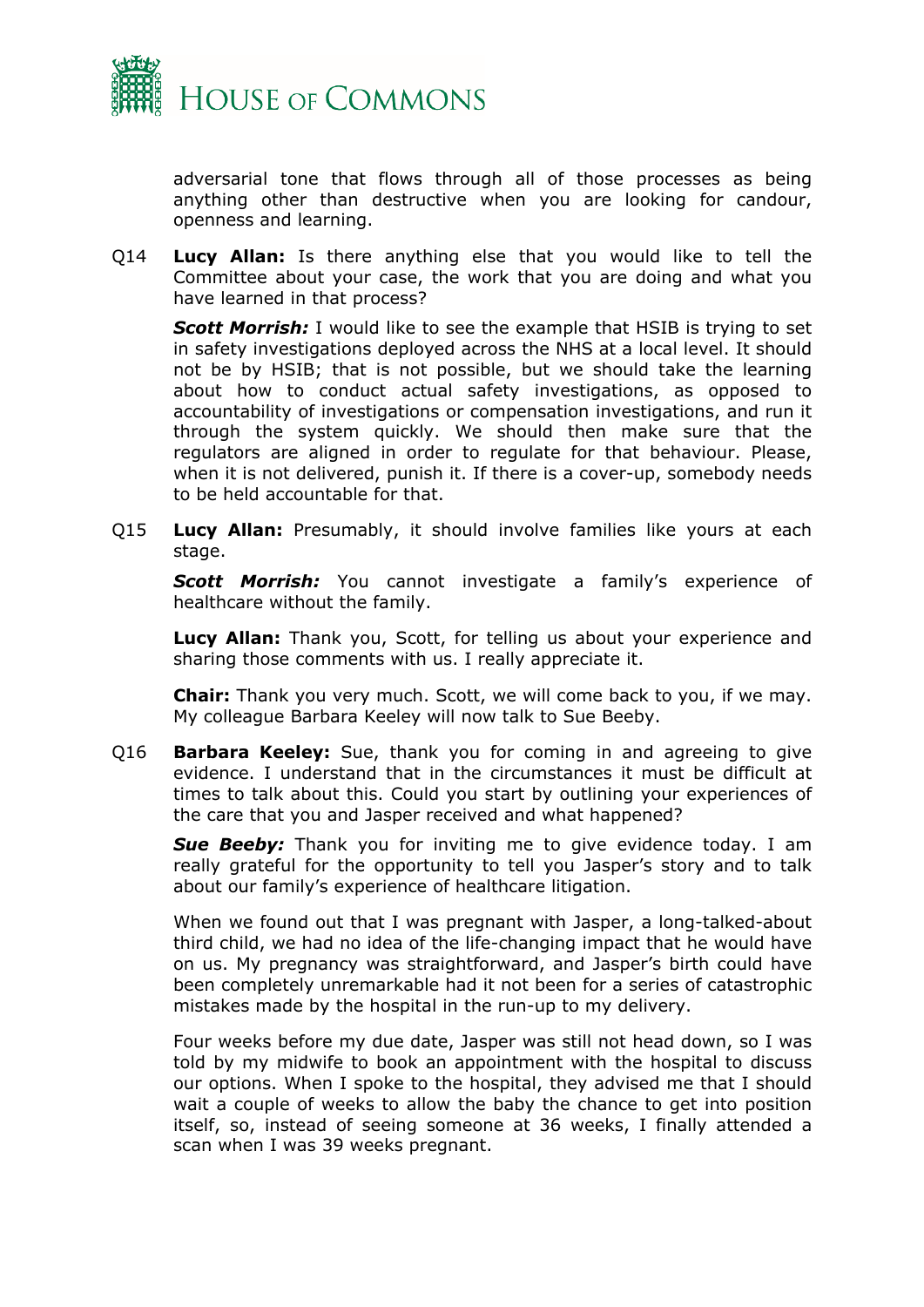

The scan showed that Jasper was in fact head down, but despite what had previously been said at other scans, my placenta seemed to be in a low-lying position, and it looked likely that a C-section would need to be performed. However, instead of deciding on that course of action, our consultant, after checking with another doctor, suggested that we come back in the morning to be rescanned so that she could check the findings and confirm how we needed to proceed.

We attended the next morning as planned. The consultant was clearly running late. She arrived 45 minutes after our appointment time, looking flustered and unfocused. She scanned me again and confirmed what she had seen the day before. My placenta was in a low-lying position, blocking Jasper's exit, and loops of umbilical cord were sitting between his head and my cervix. The consultant told us that I would need to have a C-section and approved this course of action with another sonographer, but instead of admitting us to hospital and conducting an urgent Csection, as guidance recommended, she suggested that I be booked in for an elective C-section in the next couple of days and sent us home, advising us that if I went into labour before then we should get to the hospital as soon as possible.

That night my waters broke and the umbilical cord prolapsed. We reacted immediately. My husband Alex phoned the hospital, which sent an ambulance out to get us. It took 48 minutes from when my waters broke to when an emergency C-section was conducted—48 minutes when Jasper was deprived of oxygen. He was born floppy and unresponsive. After he was revived by midwives, he immediately showed signs of seizure. Before I had even woken from surgery, he was intubated and prepared for transfer to Addenbrooke's so that he could receive cooling treatments.

Jasper spent six weeks in intensive care. During that time, we were contacted by the hospital where Jasper was born and told that they would be conducting a risk investigation into Jasper's birth. The hospital asked us whether we wanted to be kept informed. Initially, we said that we did not. That may seem crazy now, but at the time we were so focused on Jasper and helping him to get well that we did not have time for anything else.

We might have maintained that approach if it had not been for one of the consultants involved in Jasper's care at Addenbrooke's. I remember the look of shock on her face when I told her that the doctors knew that the cord was beneath him before he was born. She did not pause for a moment, immediately telling me that we needed to take legal action against the hospital. She stressed the importance of the financial settlement for Jasper's lifelong care needs, but also the importance for both of us and the hospital of fully understanding what had gone wrong with Jasper's maternity care. Her intervention changed our approach. We contacted the hospital and asked to receive a copy of their risk investigation report. A few months later, when we came home from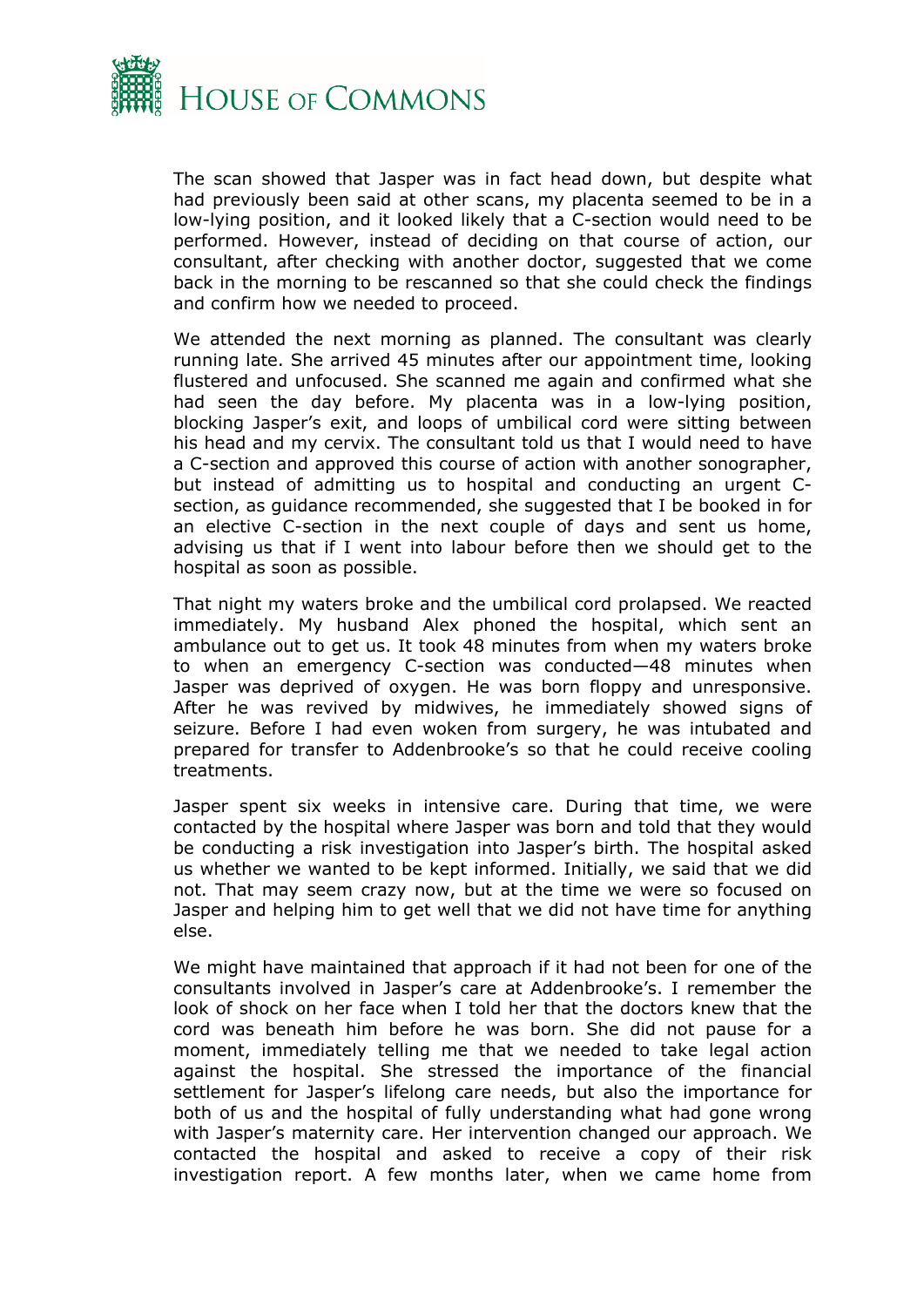

hospital, I got in touch with the firm of solicitors that she had recommended.

At the beginning of our litigation process, we were driven by our desire to ensure that Jasper was properly provided for throughout his life. We knew from when he was just nine days old that Jasper had suffered severe brain damage. Although the doctors were reluctant to give us a prognosis, it was clear that his quality of life would be limited.

At just five weeks old, he was diagnosed with an aggressive form of dystonia—uncontrolled movements that twisted and contorted his body. He was given meds to control them, but they made him violently and frequently sick. He missed all of the usual developmental milestones and required constant care and support to do everything. We knew from the very outset, as much as we hoped differently, that he would need lifelong care and support. It was this knowledge that drove us on—the thought that if something happened to Alex and me, Jasper would need to be able to fund the support that he needed. We pursued the case for Jasper, for his future.

Then, just weeks after the hospital admitted liability, just after his second birthday, Jasper died of pneumonia. His future had been taken from him, taken from us, and our purpose was gone. Everything seemed so unfinished. We had initially pursued a dialogue with the hospital privately about the learnings from Jasper's care. We wanted to use their risk investigation as a catalyst for change within the trust, to ensure that what had happened to Jasper could never happen to another baby. However, when we met representatives from the trust, we were fobbed off by people who were not across the details of Jasper's case. The meeting was not properly recorded. When we were asked to give a written summary of what we had said, our emails were ignored and no one updated us on whether action points had been completed. Two years on from Jasper's birth, we still had no confidence that the same thing would not happen to another family, so we felt that we had no choice but to continue with the litigation.

Finally, four years after Jasper's birth and two years after he died, we were offered the opportunity to sit down with the senior team at the hospital and representatives from NHS Resolution. Facilitated through our legal team, the mediation gave us the opportunity to tell our story, to raise issues about our care and to receive reassurances that changes had been implemented. It had taken much, much too long to happen, but it offered so much healing and helped us to find a bit of closure.

I am certain that without our legal team that meeting would never have taken place. I also know that it was our legal team, not the risk investigation, that established the full catalogue of errors in Jasper's maternity care. It was our legal team, alongside us, who put cultural learnings from those mistakes at the heart of our mediation meetings.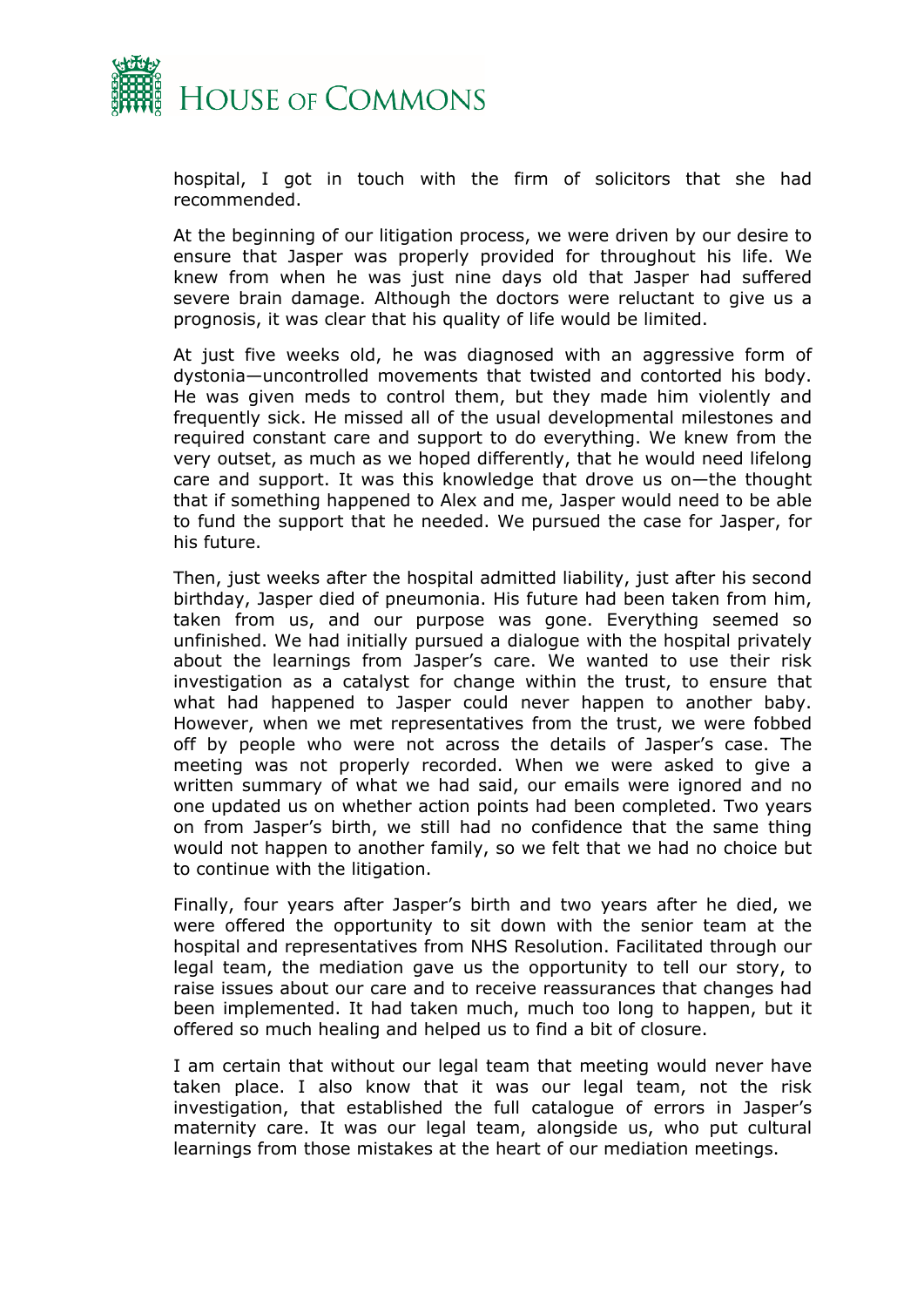

Jasper was the most incredible, beautiful little boy, who brought so much joy to our lives. He was kind, gentle and patient. If he was frustrated by what he could not do, he never showed it. The way he dealt with the pain, constant sickness and all too frequent illness was humbling. In all healthcare litigation, there is an individual like Jasper—someone who had the future that should have been theirs taken from them through no fault of their own. That person, in life or death, deserves to have their voice heard. For Jasper, it was his legal team that allowed that to happen, when the hospital—the system—refused to listen.

Q17 **Barbara Keeley:** Thank you. You have given us an incredibly useful account and piece of evidence. I have a couple more questions, if that is okay. You have told us that in the clinical negligence process, your legal team was the process that established the full catalogue of errors. Overall, how did you find that process? Clearly, it has been helpful in bringing out the catalogue of errors and getting those meetings. What else did you find about the process?

**Sue Beeby:** When our solicitor came out to visit us, a few months after Jasper was born, he was the first person who had asked us about our experience of what had happened and the impact that it had had on his and our lives.

Q18 **Barbara Keeley:** No one in the NHS had asked you that.

**Sue Beeby:** The hospital conducted its entire risk investigation report into what happened with Jasper's maternity care without speaking to me or my husband. They never contacted us. They never discussed it with us. They only spoke to members of staff. That is part of the reason why they were not able to establish the full catalogue of mistakes that were made in Jasper's care.

When the legal team looked at it, they found that the hospital was inclined to believe that one doctor had made a very stupid mistake. That was very clear from the outset. They thought that that was case closed; the doctor just needed to reflect on the fact that they had made that mistake and then the hospital could continue.

Our legal investigation found that, actually, my low-lying placenta was seen at the 32-week scan and was missed by the sonographer. We were told by the hospital that we did not need to book the appointment at 36 weeks. That was a breach of guidance. We should have been seeing someone as soon as possible, because we needed to be kept in hospital from 37 weeks-plus.

The doctor we saw discussed it with another consultant and another sonographer. We were booked in for an elective C-section by a midwife and a member of the surgical team. Nobody at any stage raised the fact that I should not have been leaving the hospital. There was a series of mistakes that were not seen by the hospital; they did not even look at those things. It was our legal team, and, in fact, the legal team for the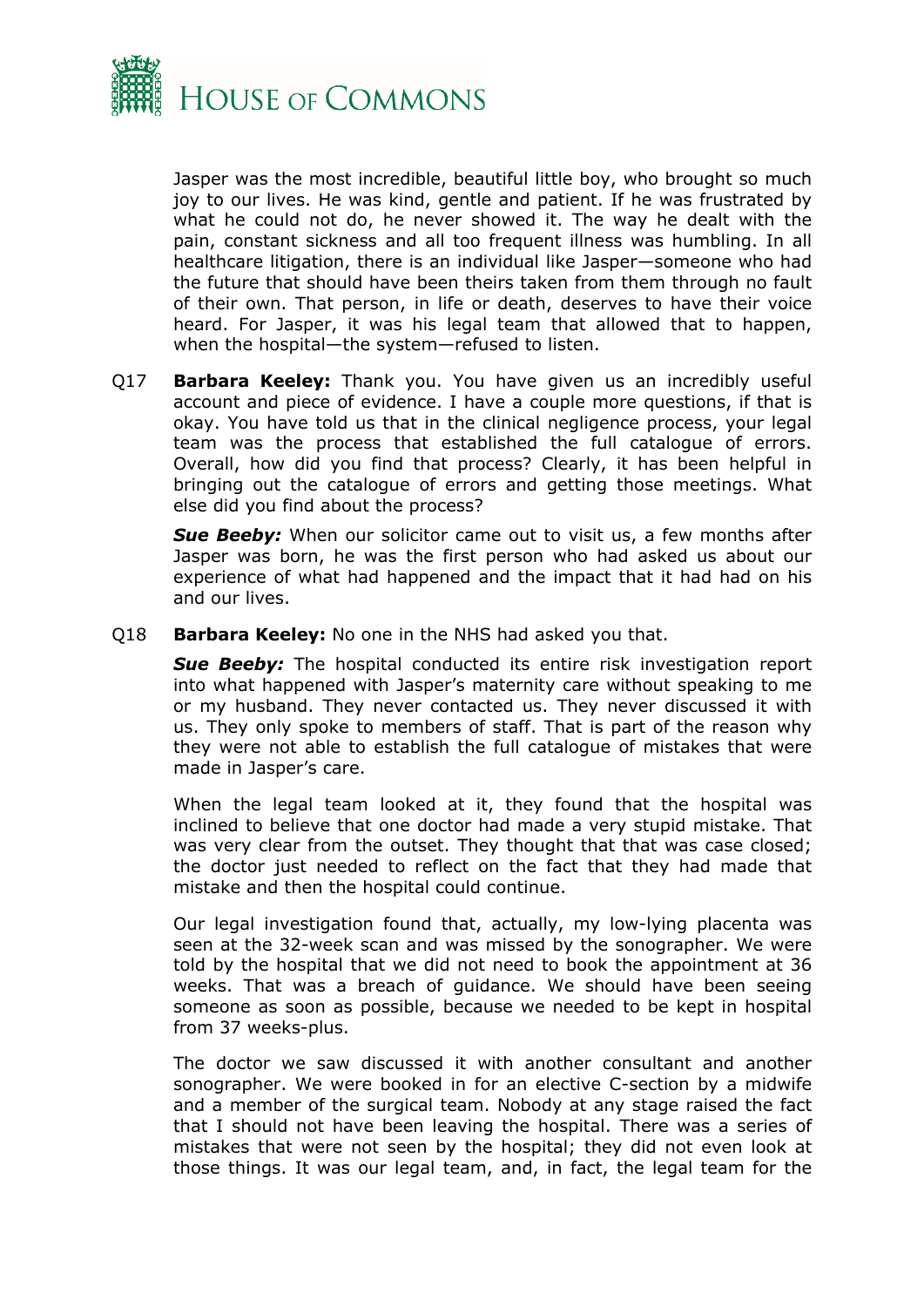

hospital, that found out much more information than we would ever have found out from the risk investigation report.

Q19 **Barbara Keeley:** You found the litigation process very positive. Was there anything about it that you would criticise?

**Sue Beeby:** One of the problems is that, ultimately, for children with brain injuries the most important thing is to have access to physio and all the support things they need. We received some through the NHS, but if you can supplement that with anything you can do privately it can improve outcomes. The fact that it took two years for the hospital to admit liability meant that we did not receive in time the funding that we wanted to use to improve Jasper's outcomes. That is problematic. Being able to get funds to support children within the first two years, which are imperative when you have had a brain injury, is crucial. It is better for outcomes for the patient. It is also better for the hospital, because it reduces the cost that they subsequently have to pay for care throughout a person's life.

Q20 **Barbara Keeley:** It is incredible, isn't it, that it took two years for the hospital to admit liability, and the way they behaved? What have you learned from your experience about the culture of NHS trusts? What do you want to say to the Committee about that?

**Sue Beeby:** Unlike Scott, I experienced no blame culture whatsoever in the hospital trust. If anything, it was a culture of complacency. They were complacent about my care. The view in the maternity department was, "Things are going to be okay. No need to worry. It will all be all right. In most cases, it is." It was the culture of complacency that we saw in response to the risk investigation report, which was, "One doctor made a mistake. These things happen." They were actually very open about the fact that a doctor had done something silly. We found no kind of coverup, or any attempt to cover up what had happened. They simply said that a doctor had made a mistake. The issue was complacency and not being willing to look beyond that mistake to say, "Hang on a second. How was that allowed to happen?"

I worked with Jeremy for a long time on patient safety. One thing that was very clear to me was that doctors are human. They all make mistakes. What we need to do in our hospital system is ensure that there are systems and processes in place so that, if you make a mistake, patients are not harmed. If there had been people who were willing to step in and say, "This decision looks a bit odd. Why is she being sent home?", it could have been prevented. We just saw a complacent approach to our care, to the risk intervention and to the lessons that needed to be learned. It was all, "These things happen in hospitals, you know. It was an error that was very unfortunate."

Q21 **Barbara Keeley:** Awful. Is there anything else you would like to tell the Committee?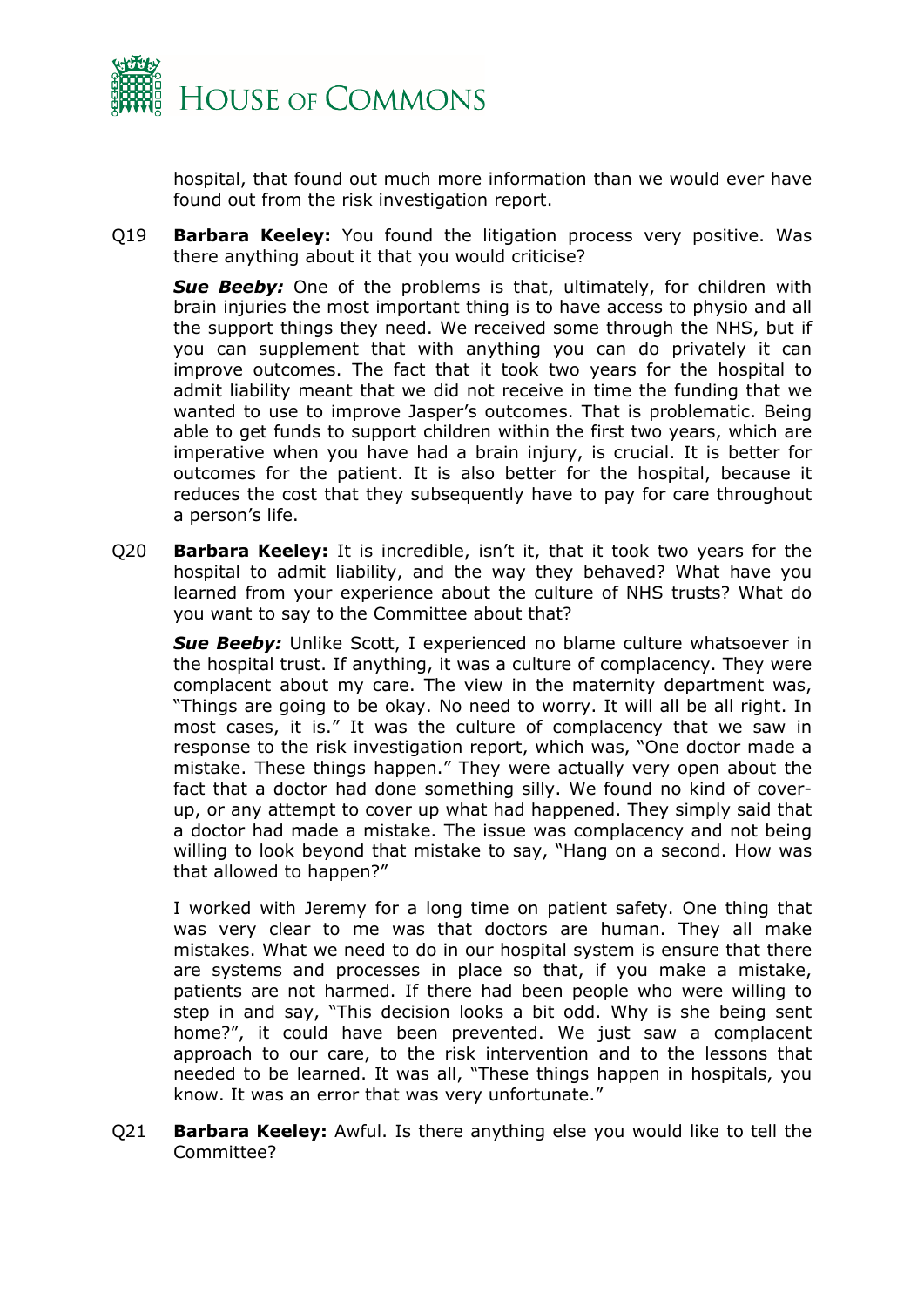

*Sue Beeby:* That's it, really. My main message is that I know that there is a view that litigation can be adversarial; ours was not. We had an exceptional solicitor who was very aware of the fact that our priority in the early years was caring for Jasper. He did not involve us in the case unless it was absolutely necessary. It was something that went on quietly, without our involvement at all. Then, when we lost Jasper, he knew that the most important thing for us was ensuring that no other family went through what we had. We wanted to ensure that they learned the lessons from what had happened, and that was put at the heart of the process once Jasper had died.

**Barbara Keeley:** We are really grateful. You have given such a full account. That is very helpful.

**Chair:** Thank you very much. We will come back to you shortly, Sue, if we may.

Let us now move on to our final witness from the family side. Joanne Hughes has been waiting patiently, and nodding vigorously at everything that Sue and Scott have been saying. Thank you very much for joining us, Joanne. Taiwo is going to ask you a few questions.

Q22 **Taiwo Owatemi:** Thank you, Joanne, for choosing to be part of this panel. I know how difficult today must be. Could you start by sharing with us your experience and the challenges that you went through in trying to find out what happened to Jasmine?

*Joanne Hughes:* In a nutshell, my daughter had a post-viral encephalitis. She had symptoms to do with that. At the time she was treated for it, it was clear to me that something had gone horribly wrong. She was at home. She was expected to go in to receive her treatment and then go home the next morning, and that process would repeat over three days. Instead, after she was given the treatment, her symptoms changed dramatically and she deteriorated significantly and very rapidly. She ended up being transferred to intensive care, where she subsequently passed away.

There was a 10-day period in intensive care before we let her go. I was raising concerns then about what had put her there and saying that it needed to be looked at. I was met with resistance even then. I was in a different hospital from the one where she had been given the medication; I had been transferred from the district general hospital to a tertiary centre. It struck me that there was no curiosity from the tertiary centre about whether something could have gone wrong with the care that put her there, yet there was massive confusion about what her illness was, because what had happened to her did not fit with the illness that they thought she had. It did not make sense to me that there was such a lack of curiosity, even then, about trying to look at the care to see whether that had contributed in any way.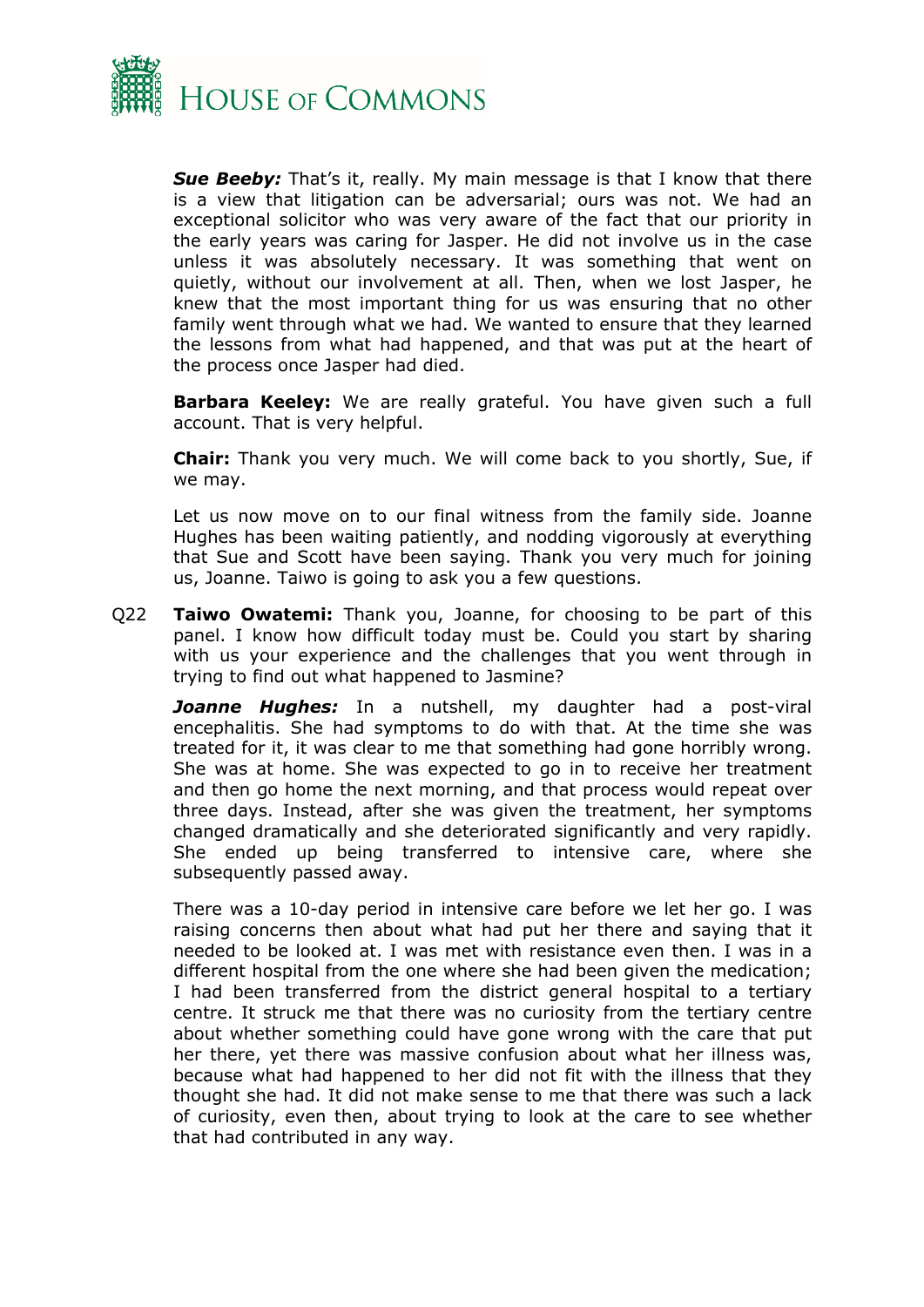

As the other families have expressed, you cannot process what has happened until you understand what has happened. You cannot figure out how you are going to learn to live with loss until you understand why the loss has occurred, so that is your priority. I had already had 10 days in intensive care wondering whether I could put my trust in the organisations to be curious. After Jasmine passed away, I approached the trusts. As others have described, it was a question of my approaching them with my concerns, to ask them to be curious enough to look.

At that time, I was met very clearly with the opinion of the staff who had delivered the care. I should point out that I am referring to staff in the tertiary centre, because these are people who work in the most famous children's hospital in the world. I think there is a deference to their opinion that might not always be appropriate, because that relies on them having 100% insight into the whole picture, including everything that happened in the other hospital, and feeling psychologically safe to be open, particularly if errors have occurred in their care as well.

I wanted them to share my concern and my level of curiosity and to look properly. When it first happened, in 2011, I did not have the information, language or awareness that what I was asking for was a patient safety incident investigation. I was just asking questions, and I wanted to receive answers that made sense, or at least to see some effort made to establish those answers, as Scott described. That did not happen. Because it did not happen, because they were telling me that it was being put down to a very unusual presentation of my daughter's illness that nobody expected, but that, in their view, care had been appropriate, without my seeing any evidence that care had been properly assessed, at that point my trust eroded that there was an opportunity for collaboration between me and the trusts to establish reliably what had happened.

I had a need for an advocate. Sometimes we do not recognise that when people go to the legal system it is because they are looking for a person, not money. Certainly, that is what I needed. I needed a person who would take notice of my concerns, be curious, have methods of investigating those concerns and do something, at least, that was much more robust than what had been on offer from the trusts.

I also knew that I had an inquest coming up. I had had information from the coroner's officer that the trusts would be legally represented, either by their own in-house lawyers or by panel firms, so I had a need for a person there as well. I went to the litigation system for a person who could offer me the advice, support and advocacy that I needed both to try to establish the truth and to represent me at the inquest, which is naturally a very scary process to face alone as a bereaved family.

The upshot of the legal process is that it helped, in that I had representation at the inquest. I had independent experts review Jasmine's care and treatment. When they did, five different disciplines all found that I had been correct about what had actually happened when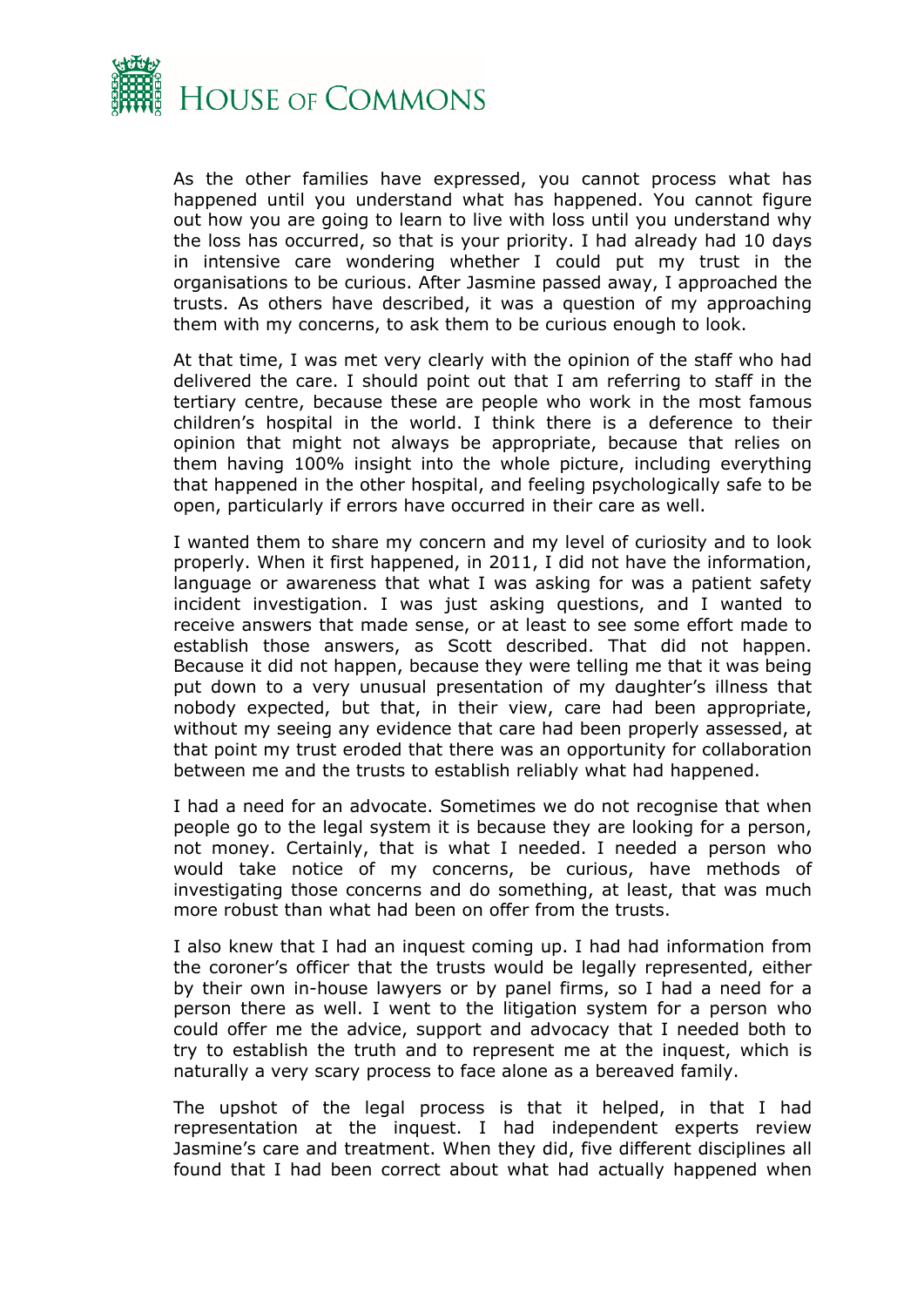

she was given her steroid medication. Basically, she had encephalitis, but she also had high blood pressure. When she was given the steroid, the blood pressure had shot up and that had caused what is called a hypertensive crisis, an acute blood pressure rise that then causes trouble in the brain. That is why she had suddenly deteriorated, started to seize and needed to go to intensive care.

What I had not realised until the legal process, until an independent expert reviewed everything, was that when she got to the tertiary centre, they had mismanaged her blood pressure too. That had resulted in 11 hours of hypotension, so she died of hypoxic ischemic encephalopathy and brain stem death because of lack of oxygen to her brain.

Both trusts had mismanaged blood pressure. The failure to monitor her blood pressure when she was given steroids had kicked off a chain of events that swiftly led to her brain stem death. It was made to look like an unusual presentation of the encephalitis that you would not expect to see.

I got independent expert opinion that gave me my truth, and gave me an explanation that made sense. It fitted with what I had seen. That was very helpful. The process gave me representation at the inquest, and it gave me the opportunity for those independent findings. However, the way the litigation system is currently set up meant that, while that was happening, the trusts obtained their own expert opinion.

I have investigated, and I have been fortunate to have people answer my questions openly about how that independent opinion was obtained. I know that the response by the trusts to the letter of claim, first of all, on the matter of blood pressure was simply the opinion of the treating clinician who was responsible for Jasmine's BP management when she arrived at the tertiary centre. I also know that, when they obtained expert evidence, they were selective in the documents that the experts viewed. One expert just copied and pasted the comments of the treating clinician with regard to the analysis of the element of the blood pressure management when Jasmine was starved of oxygen. The other expert, who was a BP expert, was asked very specific questions which meant that he did not even look at that area of care.

The claim was settled after exchange of expert evidence, when my experts could see all the flaws and the problems, and the fact that the correct narrative was not even understood by their experts. The claim was settled before there was any opportunity for their expert opinion to be scrutinised. The claim was settled on the basis that they did not acknowledge harm to Jasmine, purely because they held expert reports that had not been scrutinised. As a result, the good stuff that I obtained from the process was taken away.

The sad truth is that I "won", I was given compensation. All my clinical<sup>1</sup> costs were paid, but I felt devastation. The opportunity that the process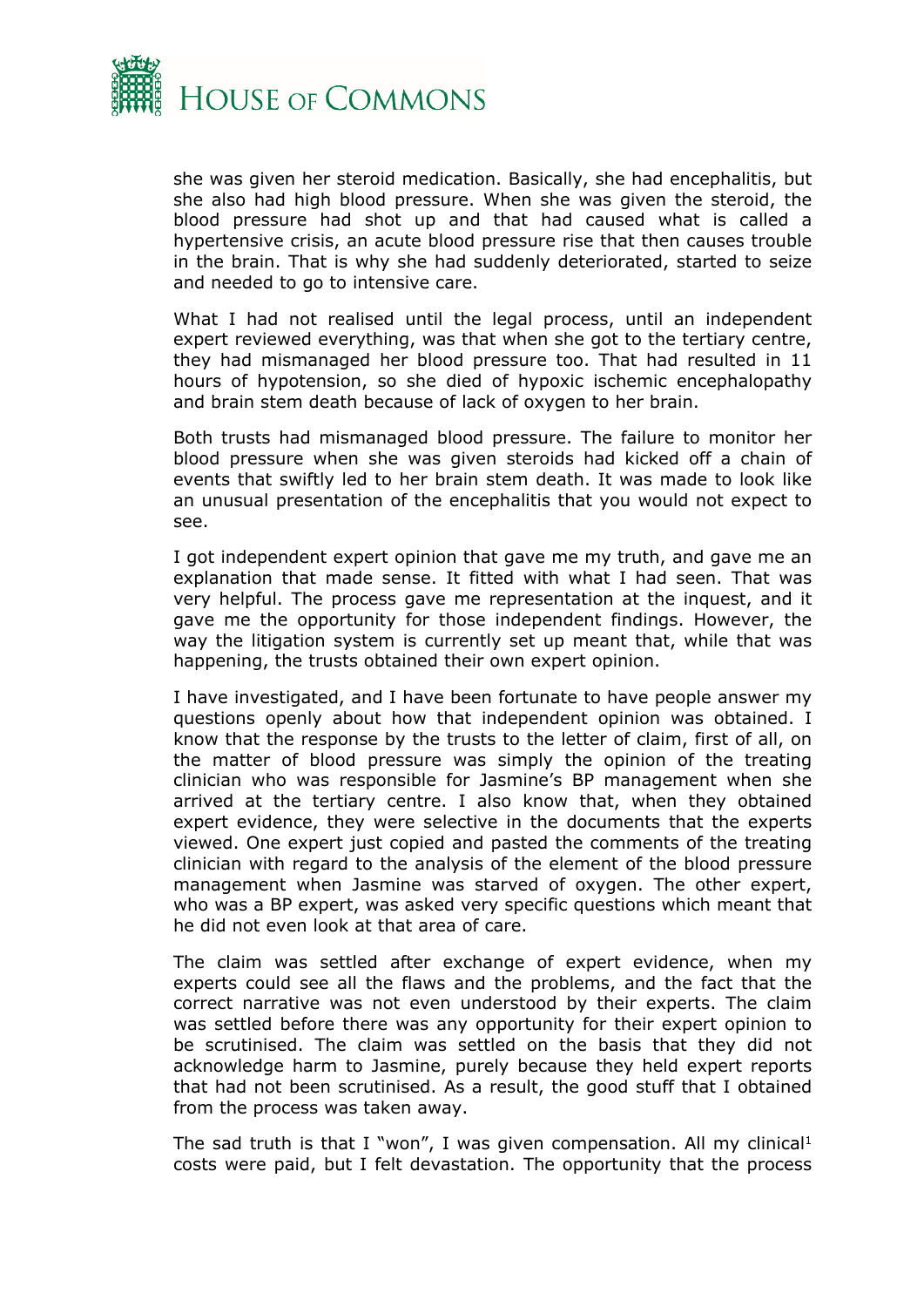

gave for the trusts to choose not to acknowledge the harm that Jasmine suffered and just chuck some money at it was absolutely devastating and, I think, actually degrading.

If we had minor changes to the way things are done in the litigation system, we could avoid that sort of thing happening. I think we need more openness, transparency and fairness in what is given to the expert opinion providers, so that it is clear that they are starting with the same understanding of the narrative of events when they give their opinions on breach or causation. I also think that we should not have settlements where there is no explanation why. In my case, it would have been if we had had a settlement where an explanation was given as to why they felt a settlement was necessary, because that in itself was very confusing. I am not sure if I am allowed to go into figures, but I can tell you that my solicitors' costs were eight times the damages I received. I do not know how much the costs were on the other side, but I would say that overall the situation cost close to a seven-figure amount.

In those situations, when there has been no scrutiny of the reports but a settlement offer is made, the settlement offer should be made only with agreement on both sides of what the learning is from the case, or at least with the view that, considering there has been no scrutiny of the reports, the settlement does not prohibit scrutiny of the care afterwards. Then the good work that is achieved by claimant lawyers cannot be undone in that way.

**Taiwo Owatemi:** Thank you so much, Joanne, for sharing your experience. Before I hand over to the Chair, is there anything else you would like to tell us?

Q23 **Chair:** I have a question, Joanne, if I might, just to follow up what you said. Do you have any confidence that, in the trusts that you used and in the broader NHS, lessons have been learnt about not giving steroids to people with high blood pressure who have encephalitis?

*Joanne Hughes:* There are two key areas of learning to be found. One is, don't give steroids without monitoring blood pressure. I think they have grasped that.

The other one, which is more important, is about when you receive a child in a tertiary centre with a handover diagnosis, as Jasmine had, of suspected steroid-induced hypertensive crisis on a background of encephalitis. The mistake that was made was that the target blood pressure was set for the normal neuro-protection parameters of any child. It was not a personalised blood pressure target for that particular diagnosis. It has never been investigated as to why she did not get that personalised calculation. If she had, she would not have had 11 hours of oxygen starvation and she would have survived. That particular point has

<sup>1</sup> Witness subsequently clarified that she meant legal costs not clinical costs.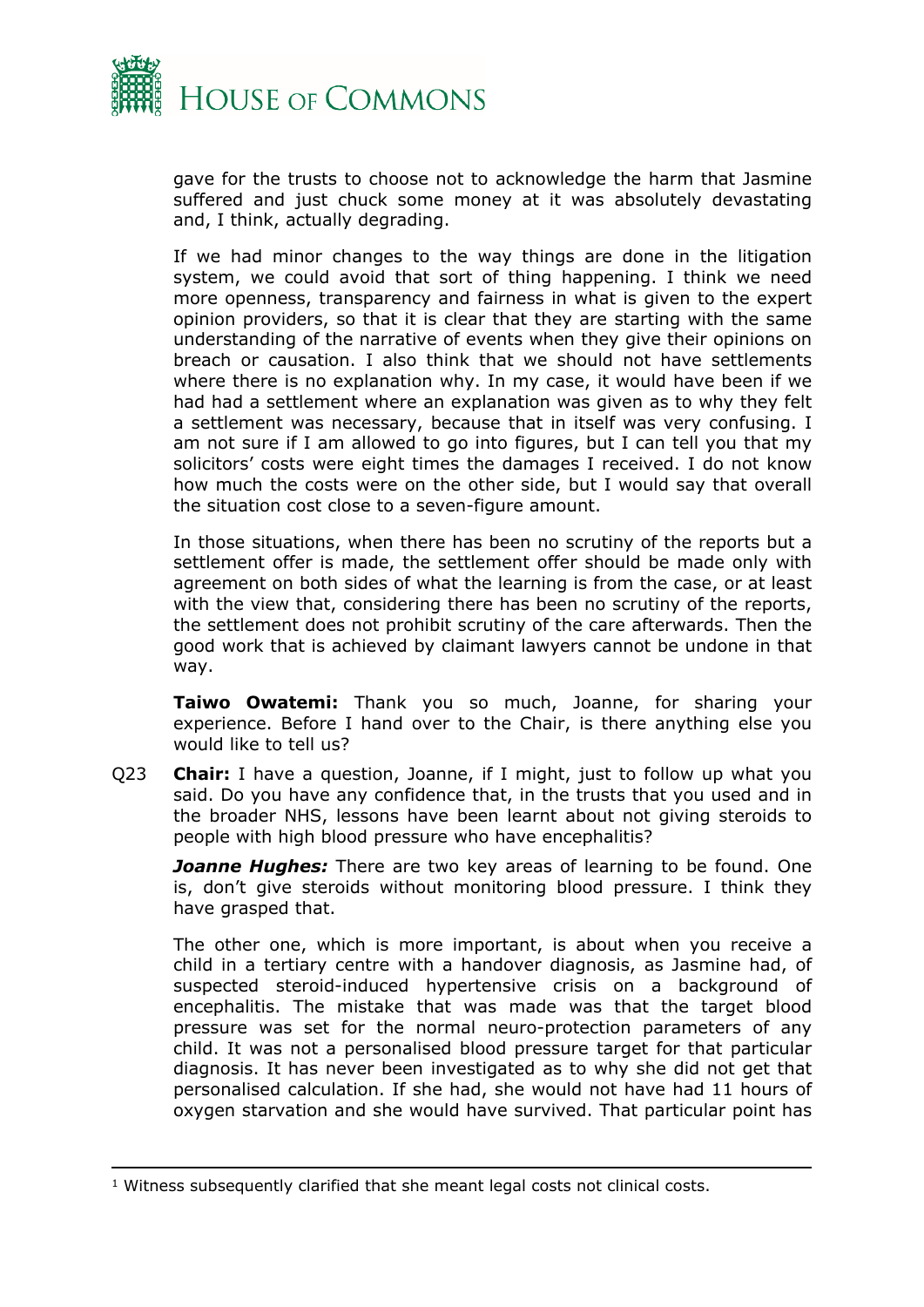

never been investigated and has not been acknowledged. I see no evidence of learning.

Q24 **Chair:** The reason I ask the question is, what about the rest of the NHS and other trusts? Do you think that the lesson about Jasmine has been disseminated around the NHS?

*Joanne Hughes:* That, for me, has been the bugbear. There is no opportunity for that because the situation has not been properly understood, recognised and acknowledged by trusts.

How can I put this? There is opportunity because I have my expert reports, so I can go off and do all of that. I believe that it would be so much more powerful if I was doing it collaboratively with the organisations where it happened, particularly because one of those is one of the most famous children's hospitals, which would have huge influence on learning. I think it is a real shame. It is such a missed opportunity.

Q25 **Chair:** Thank you. We really appreciate that. You are welcome to remain part of the panel, if you would like, and apologies to those here in Westminster that the volume was very low, but we did hear you and what you said was so powerful that we couldn't not hear it. Thank you very much for sharing that with us.

I am going to move on to our expert witnesses. We are delighted to have, joining us remotely, Sir Ian Kennedy, who chaired the public inquiry into children's heart surgery at Bristol Royal Infirmary in the late 1990s and was chair of the Healthcare Commission. Thank you very much for joining us.

Dr Sonia Macleod is from the Centre for Socio-Legal Studies at the University of Oxford. Thank you for coming back.

Sir Robert Francis is chair of Healthwatch England, who chaired the public inquiry into the care provided at Mid Staffs.

Welcome to you all. I will start with Sir Robert, if I may, and ask for your reflections on what we have just heard.

**Sir Robert Francis:** First, I was grateful to listen to that. Sadly, those experiences are common. The messages I take from that, and from my experiences throughout my professional career as a criminal negligence lawyer, are that doctors, nurses and the system fail to listen to their patients and their families at the peril of the patient and, in the end, to the peril of the service as well. So much of what has happened, both in treatment that goes wrong and the aftermath of that, is that the first port of call is not, unfortunately, listening to the patient and the family about what has happened, and trying to understand it, but to use some preconceived notion. When something has gone wrong, the system we have, largely, I am afraid, because of the threats of litigation, results in a defensive attitude.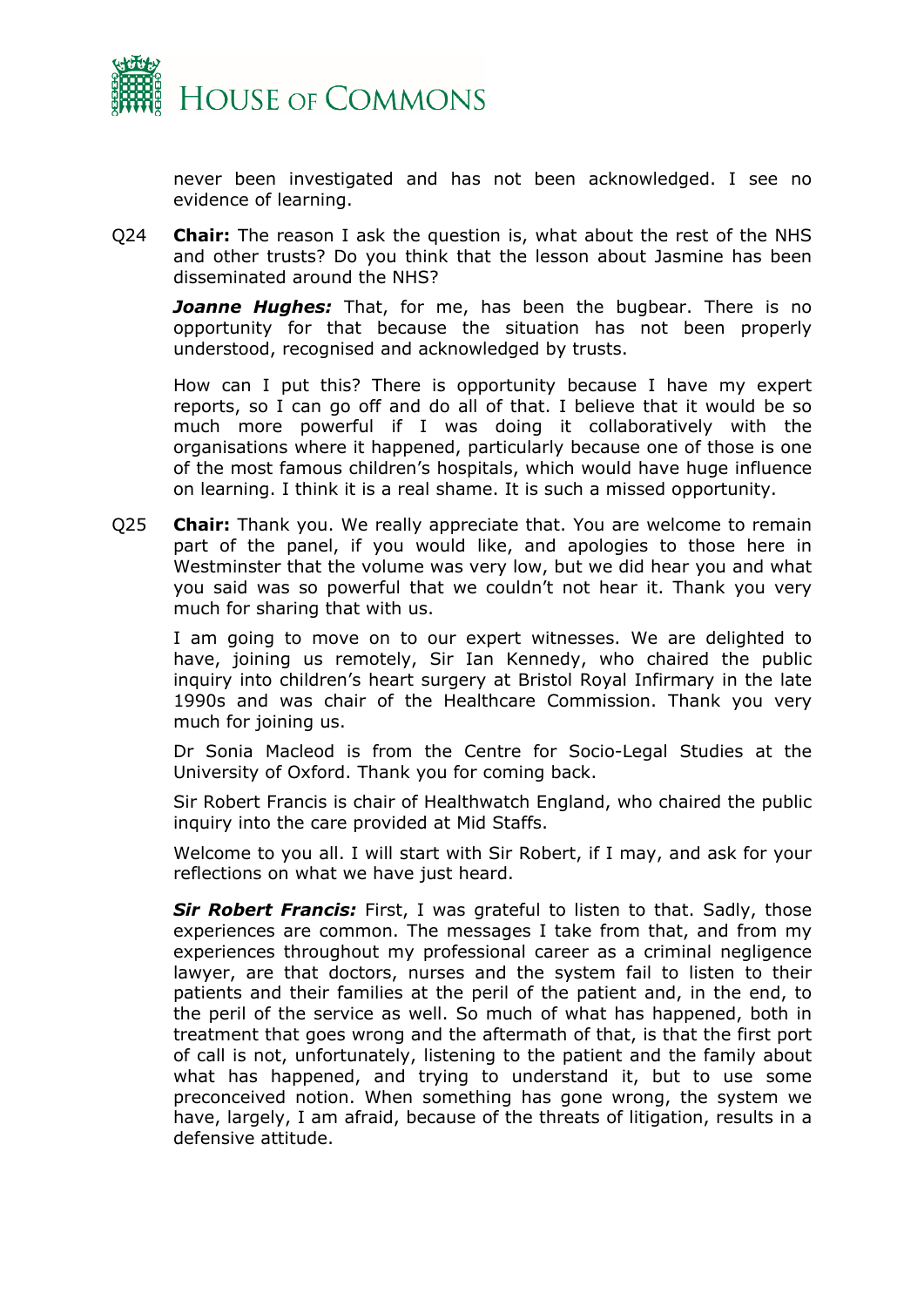

I am glad to hear that in one case we are not talking about a cover-up or indeed a lack of candour, yet all parties are thrown into an adversarial situation right from the outset, as soon as something might be a complaint or might be something that has to be referred to NHS Resolution, as it is now called. Sides are drawn up. What we have heard is that an investigation takes place behind closed doors. I suspect the question that is asked in those investigations is not, "What went wrong and what can we learn from this? What can we do better for our patients?", but, "Are we going to be liable?" That is not the question to ask. The question to ask is, "What happened, and can we avoid it happening again?" The answer to that might be very complicated, but the questions are simple. That is the first lesson.

The second is that litigation does not solve the problems, and was never designed to do so, although, as we have heard, some very talented and conscientious lawyers will seek to use the process for the purpose of learning. An adversarial litigation system always takes far too long to provide an answer, if it ever does, that is of use in learning to the system. As we have heard, the result that is often needed to litigation is financial support for very disabled people, and people who have been highly injured. That is a given, but the time it takes to get there will involve a struggle and, as we have heard, long periods of time when no such support is given at all. Why? Because of the adversarial nature of the system. Nothing happens to support someone who needs support before the resolution of the litigation. I think that is a disgrace.

The third point is about the time it takes to do things. As soon as you involve litigation it will take a long time.

Perhaps I ought to make one declaration before I start offering you an opinion. As you may know, I have been appointed to undertake a study into a compensation scheme for the victims of infected blood. I should say that anything I say here is nothing to do with that, and it should not indicate what I might or might not recommend there.

What we have heard is that we need a much better system, to avoid people feeling they have to litigate. In my view, that involves, first, looking again at how incidents are investigated. What has been said about HSIB is absolutely right. They cannot do everything, but their techniques should be widespread.

We need to do more than that. We need the same process whenever a result is unwanted or unexpected: looking into it, involving families and providing an explanation for what has happened, whether the family or the patient has asked for it or not.

Unfortunately, there are of course a huge number of instances and a significant proportion of those produce harm. Only a minority are actually looked into, and in probably only a minority are the family or the patient ever made aware that something has gone wrong. Until those matters are sorted out, and until there is a proper, objective and proportionate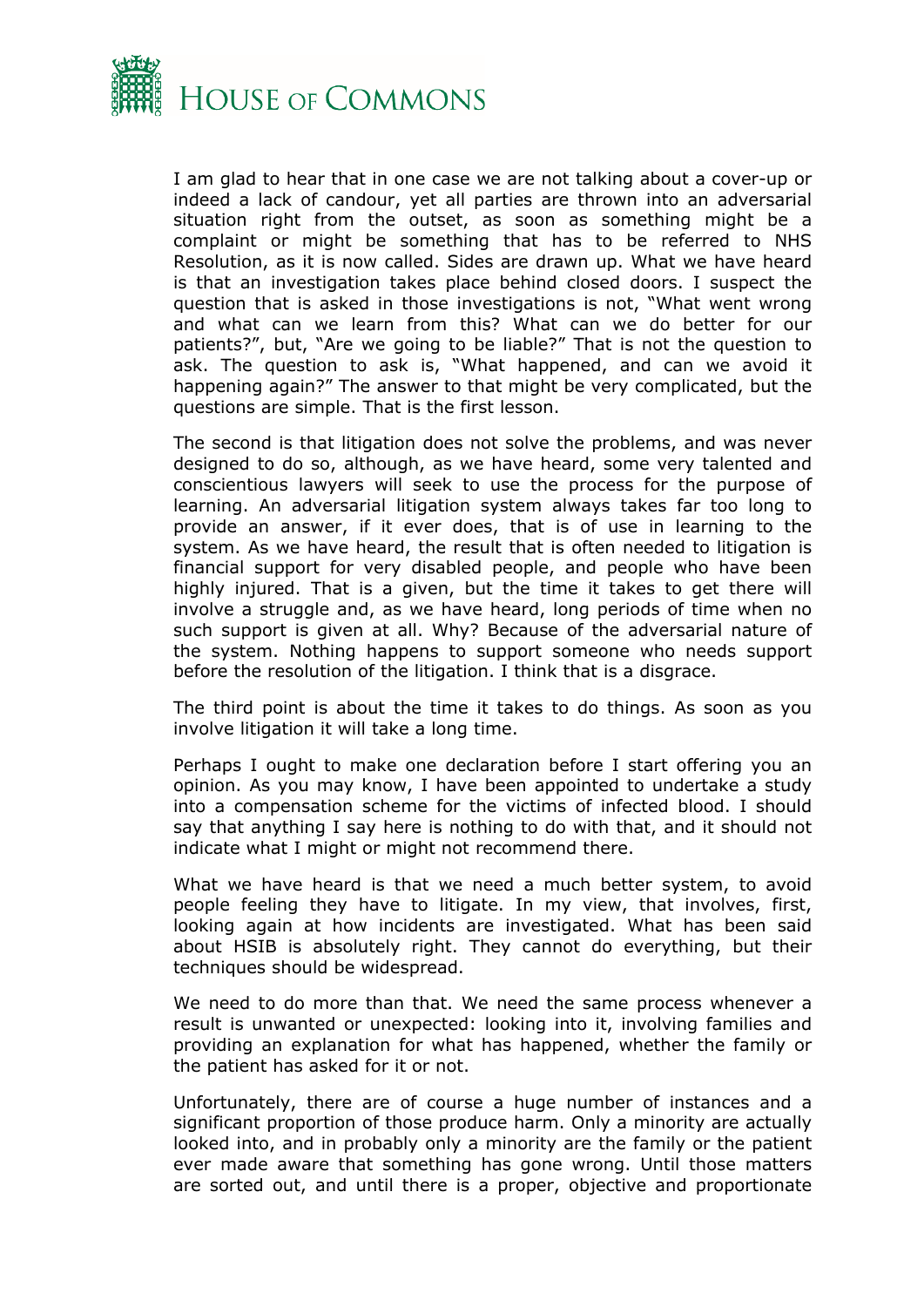

investigation to explain what has happened when something has gone wrong, we will continue to have a system that is not learning. We will continue to have a system where people who think something has gone wrong are forced into a system of litigation that is not designed to deliver for them what they want. I am sorry, that is a very long answer to your question.

Q26 **Chair:** No, no. Thank you. You are a lawyer. We will of course come back to you, but I want to ask Dr Macleod for her reflections on what we have just heard.

*Dr Macleod:* I absolutely echo a thank you to everyone who has spoken. It must be so difficult, but it is so valuable for us to hear. I completely agree with everything that Sir Robert said. The only thing that I would add is that, as well as an adversarial system at the moment, what we have is a very adversarial threshold.

The threshold by which we judge is individual error. I think if we moved away from looking at individual error to look at system-wide error, we should, hopefully, get, first of all, a system where people are prepared to acknowledge that, yes, something went wrong, whereas there is a reluctance to say, "I made a mistake." What we would, hopefully, get is a system where, instead of, as we heard in Sue's case, "One doctor made a mistake and that is our error," you would be forced to look at a wider system to say, "How did that happen? How was it that that doctor was in a position to make that error? Why didn't the system pick it up? Why didn't someone, when they were booking you in, say, 'Actually, hang on a second, you should not go home'?" As well as looking at the adversarial system, we have to look at the threshold we use to judge these situations.

Q27 **Chair:** Thank you. Let me bring in Sir Ian for your comments on what you have heard so far.

*Sir Ian Kennedy:* First of all, I would like to thank the father of Sam and the mothers of Jasper and Jasmine. It is very brave. It is very daunting to come and speak to a lot of people you do not know. What you say is immensely important and helpful, so thank you, and also commiserations.

My initial response, Mr Hunt, is that it goes on and goes on, and it is so awful and so sad. It should not need very good lawyers—you are lucky to get very good lawyers sometimes—four years to hunt things down or to get you, in Bethany's case, in front of people you can actually talk to. You should not need that, but that is what you are exposed to.

It should not need now for us to have to say, as Sonia Macleod said, that we have to look at systems. We have been saying that for centuries. When I did the Bristol inquiry, there was a way that children were taken from the eighth to the sixth floor, or from the sixth to the eighth floor—it doesn't matter—from where the ward was to intensive care and the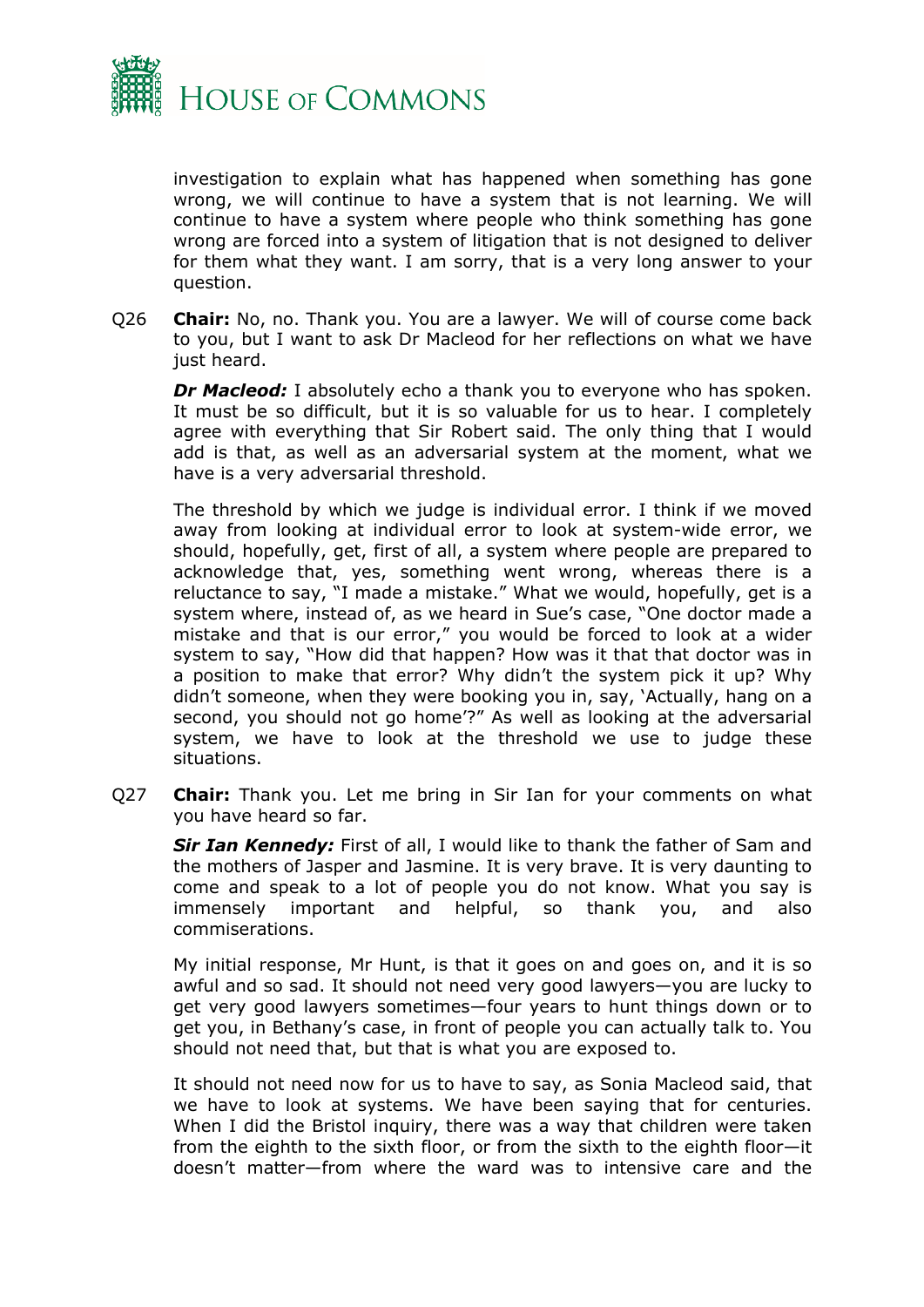

operating system. That lift was so organised that, if someone got into it elsewhere and pressed a button before the people pushing the baby on a gurney got into the lift, you might find the baby taken down to the basement. That system is mad in terms of how you look after children, but no one gets on top of that because no one thinks in the larger scale of things.

My position is deeply radical. I have written about it many times. I would like to ask a question. Throughout what we have been talking about, there is a sense that something went wrong, and we need to look after the child in this case. But what if something did not go wrong and you got the same effect? That is sometimes how things work out. Why should we separate out what caused the problem? Why don't we focus on the problem, which is Jasmine, Sam or Jasper, and look after that child or patient? We can look after as many of them as are currently looked after in the NHS and with the necessary social care systems adequately, or inadequately, depending on staff and resources. Why don't we address their needs straightaway and then, on the other hand, look at what caused it?

The moment you separate out the needs of the patient and do not have to find someone to blame, or whatever, you can say, "That child needs that; we will do it," and then worry about how it came about. In the latter question, in my view you need a rigorous inspectorate, a rigorous regulatory system and a rigorous way of exploring.

I know, Mr Hunt, that when you were Secretary of State you were concerned with looking at Seattle and so on to see how they do it. We do not do it very well in this country. It is a regret of my life that when I chaired the Healthcare Commission, just as we were beginning to get a grip on collecting data and investigating, we were abolished, for a variety of reasons.

Separate the event and its effect from the cause of it. Worry about the cause of it separately and have rigorous systems to do so, properly financed. Meanwhile, look after the child. It does not matter whether it was someone doing something wrong, a system failing or just bad luck. The child needs the same and should get the same.

**Chair:** Thank you. I want to bring in my colleagues to ask some questions. I will start the debate and bring you in first, Lucy. I will put on the table some of the solutions that different people have proposed to the problems that Joanne, Sue and Scott were telling us about. As you are answering questions from my colleagues, I would be grateful if our expert witnesses could also reflect on whether they agree or disagree with those particular ideas.

One of our recommendations from our maternity safety investigation earlier in the year was that there should be easier access to compensation, as in the Swedish model where compensation is accessible on the basis of avoidability, not clinical negligence. Therefore, you would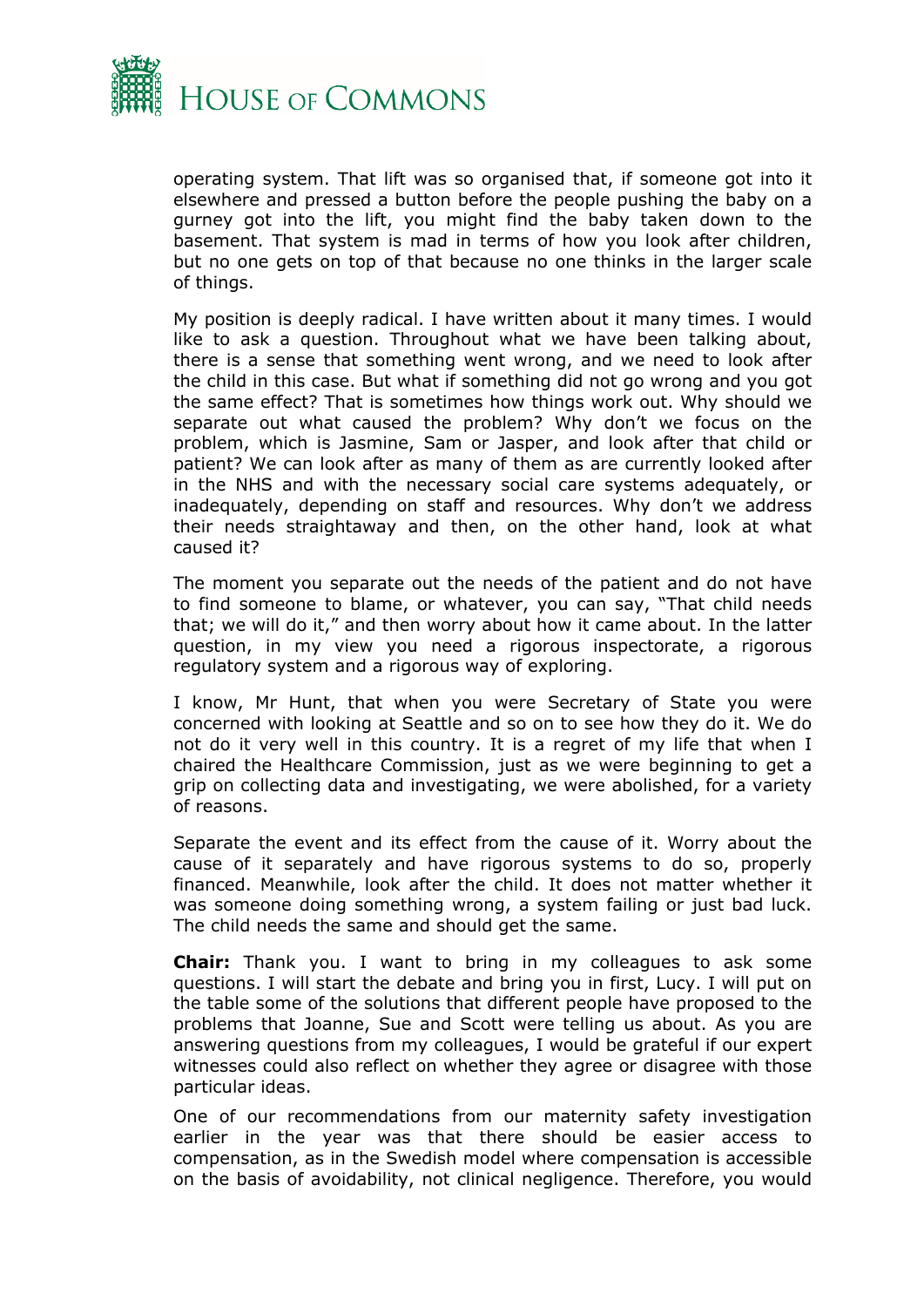

not have to go through a litigation process to get compensation if you were, for example, in Sue's position, providing the hospital agreed that something had gone wrong. That is one idea.

A second idea is that the amount paid should be based on NHS top-up costs and not wholly private provision, because that goes back a very long way to the time when the NHS could not provide as much care as it provides now. Another idea that has been floated is that there should be compulsory mediation before you start a litigation process, within a defined timescale, so that there is a process for bringing the sides together. Another thought is that there should be a much more rigorous independent investigation within a defined timescale, and the trust should be required to implement immediately any safety recommendations that arise from that investigation.

I do not want to say more because I will be accused of writing the report before we publish it, but I want to ask you to reflect on some of those ideas. Indeed, you might have more ideas. That is the purpose of this morning. I will hand over to Lucy now to ask some direct questions.

Q28 **Lucy Allan:** Thank you, Chair; I appreciate that. We have heard this morning about deference, complacency, lack of curiosity—"These things happen"—and lack of openness and transparency. Something that struck me hard was that Sue was a special adviser to the Secretary of State for Health, and Sue was able to fight and get compensation.

Sir Robert, you mentioned that many such cases arise, but that people are not in a position to do anything about it. I represent a constituency where we are awaiting the Ockenden review of maternity care and incidents like Sue experienced. Patients did not come forward until that review was launched. They were told, "This is normal. This happens. It's unfortunate." It was like Scott's situation with Sam, when he was told, "It's unavoidable. It's just one of those things."

In your experience, is it the case that people from a more disadvantaged background are going to be fobbed off with a story of complacency, deference and all the other things we have talked about, and that they do not have access to justice in the way that we would want them to have?

*Sir Robert Francis:* I think that is inevitably the case, but, if I may say so, my experience is that people from the most advantaged backgrounds can be just as lost and just as disempowered as the most socially and economically disadvantaged person. The reason is that, first, every one of us—93% or 94% in any poll—trusts doctors, and of course they should. They therefore believe what they are told. Of course, the doctors often believe what they are saying. The first point is that you believe the doctors.

The second point is that these things are very complicated. They require expertise in order to work out what has happened. Of course, very few of us have that at all. You are right that there is an absence of help for people. I am not talking about lawyers, but about help and support for people to whom unfortunate things have happened in a hospital.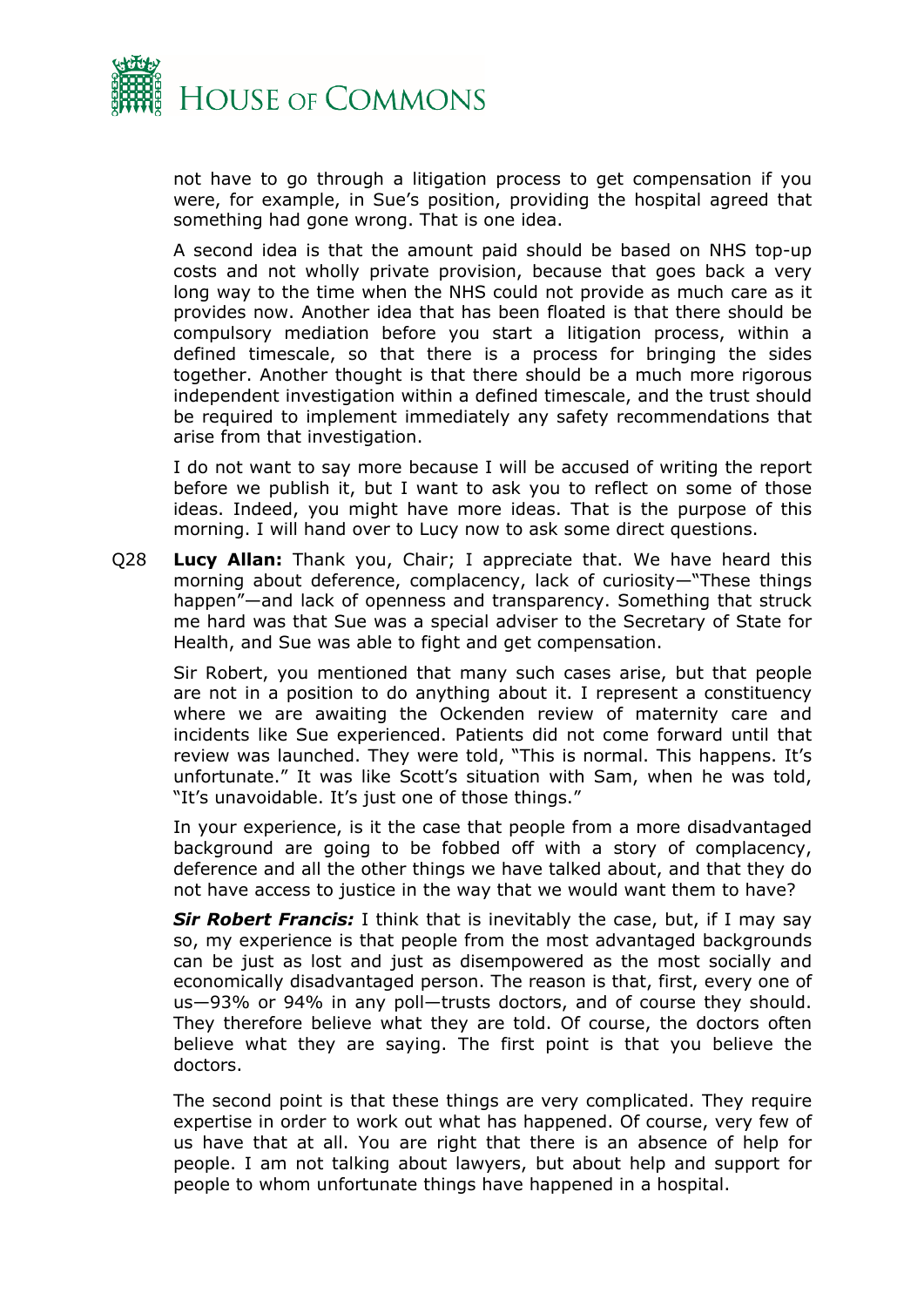

Of course, there have been proposals before about advocacy and support, and some of them have been implemented or half implemented, but I am not sure that any of them ever got to the heart of it, which is that you need a supporter who is equipped, not necessarily a doctor, to ask the awkward questions that you might feel afraid or ill-equipped to do yourself. You need to be able to do that right at the outset.

Q29 **Lucy Allan:** Is Sir Ian right in saying that whenever there is an outcome that was unexpected the hospital should immediately launch some form of no-fault inquiry?

*Sir Robert Francis:* Yes. I think it is less than it used to be, to be fair, but part of the safety issue is that there is complacency—we have heard the word used—and the reassurance that it was "just one of those things." I am sure that in part it is bred by the fact that the apparent alternative at the moment is an admission that I personally, the doctor, was to blame for something when, as we have heard, so often the answer is a systemic one.

If the question is, "Was what happened avoidable?"—Sonia has mentioned this—and avoidable looking back at it now, the negligence test is all about the circumstances on the day and whether someone fell below a standard. You need to take that out of the equation and say, "Could it be avoided?" We should not tolerate things with unwanted results. We should not necessarily say that they are all avoidable, or were avoidable at the time, but if they are avoidable now why aren't we giving the support that should go with that?

In any event, as Sir Ian says, why aren't we proactively giving the support that patients and their families need at the time? The Swedish system, if we come on to that, works because there is an automatic assumption that anyone who has a social need gets, on the whole, a level of support that we can probably only dream of in this country. The first base is that, when something has happened, that is still part of the treatment that the patient should be receiving. Why isn't the support required given to the patient, and in the case of babies their families, straightaway rather than having to go to a lawyer to get it? That would be my first port of call.

Certainly in terms of disadvantage, you are right and I think the evidence shows, for instance, that those from disadvantaged groups fare less well in the complaints system as well. That is another bugbear of mine. Why aren't complaints that involve incidents not looked at in the same way? Equally, why isn't the system one that is involving patients straightaway by explaining to them, and having a duty to explain, even if the first explanation is, "We don't have a clue, but we are going to look into it"? There is a bit of reluctance to admit "We don't know," when with most things in the world we do not know until we have looked into things.

**Lucy Allan:** Thank you.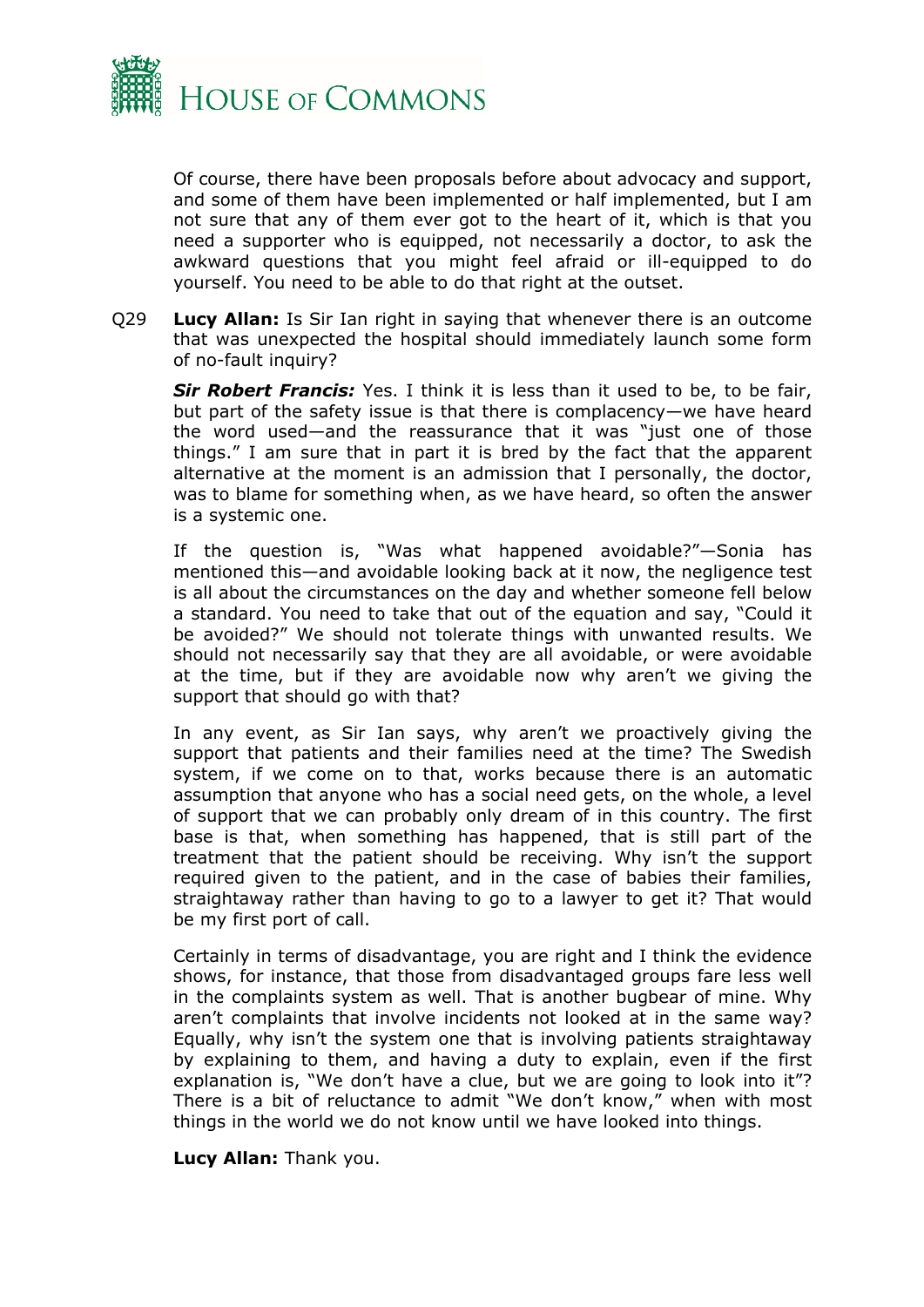

Q30 **Paul Bristow:** Before I ask my questions, I declare that my wife runs a communication consultancy that works with the UK Sepsis Trust and provides secretariat services for the all-party parliamentary group on sepsis.

A lot of what we have heard is focused on systems or a failure of systems, even perhaps a failure that a system does not exist to create mediation, understanding and learning. Sir Robert, to what extent do you feel that there is a cultural issue of circling the wagons when something begins to go wrong, or is it the fact that the culture creates the systems that are in place or the systems create the culture?

*Sir Robert Francis:* I think there are two parts to that question. The first, about systems, is that most people who work in the health service have very little understanding of or training—this is not a criticism—in the effect of systems on their behaviour and the work they do. Loosely, one would call it human factors. Because of the professional training that doctors and nurses have always had, in a laudable way they take on personal and professional responsibility for the work they do. When something goes wrong, they feel deeply that it is their responsibility. Frankly, the support is not often there to recognise that and to help them through what is often traumatic for them—not as much as for the patient—but there is limited understanding that the reason that what, in retrospect, looks like a stupid mistake was actually due to pressures that people have been put under. There can be all sorts of reasons. Sir Ian gave the example of the lift. No one seems to have thought that there was that sort of systemic issue involved. Equally, and topically, short staffing and the stresses and strains of working too long, of not having proper food and so on can all feed into someone making what appears to be a stupid mistake.

I think that ignorance about that starts with the reasonable and quite understandable feeling of personal responsibility for the work you do. The second part is that part of being a professional is that you work as a team, and teams stick up for their colleague. If you live in a culture where the end result of something going wrong is that someone is going to be blamed for it, you stick together. I believe there is a very strong culture in the NHS—probably not always consciously, but it is there—of, "We must defend our colleagues." Actually, the best way to help one's colleagues is, as a team, to work out what we could do better next time, to involve the patient in that and to make sure that the patient has been properly looked after.

The culture—again, litigation has its part to play in this—is, "If I say the wrong thing then I, if it is me, or my colleague, if it is them, may get into trouble with the employer or the General Medical Council, and we may find ourselves on the front page of a newspaper." None of those things encourages candour. None of them encourages a learning atmosphere.

Q31 **Paul Bristow:** Dr Macleod, is that your reflection as well?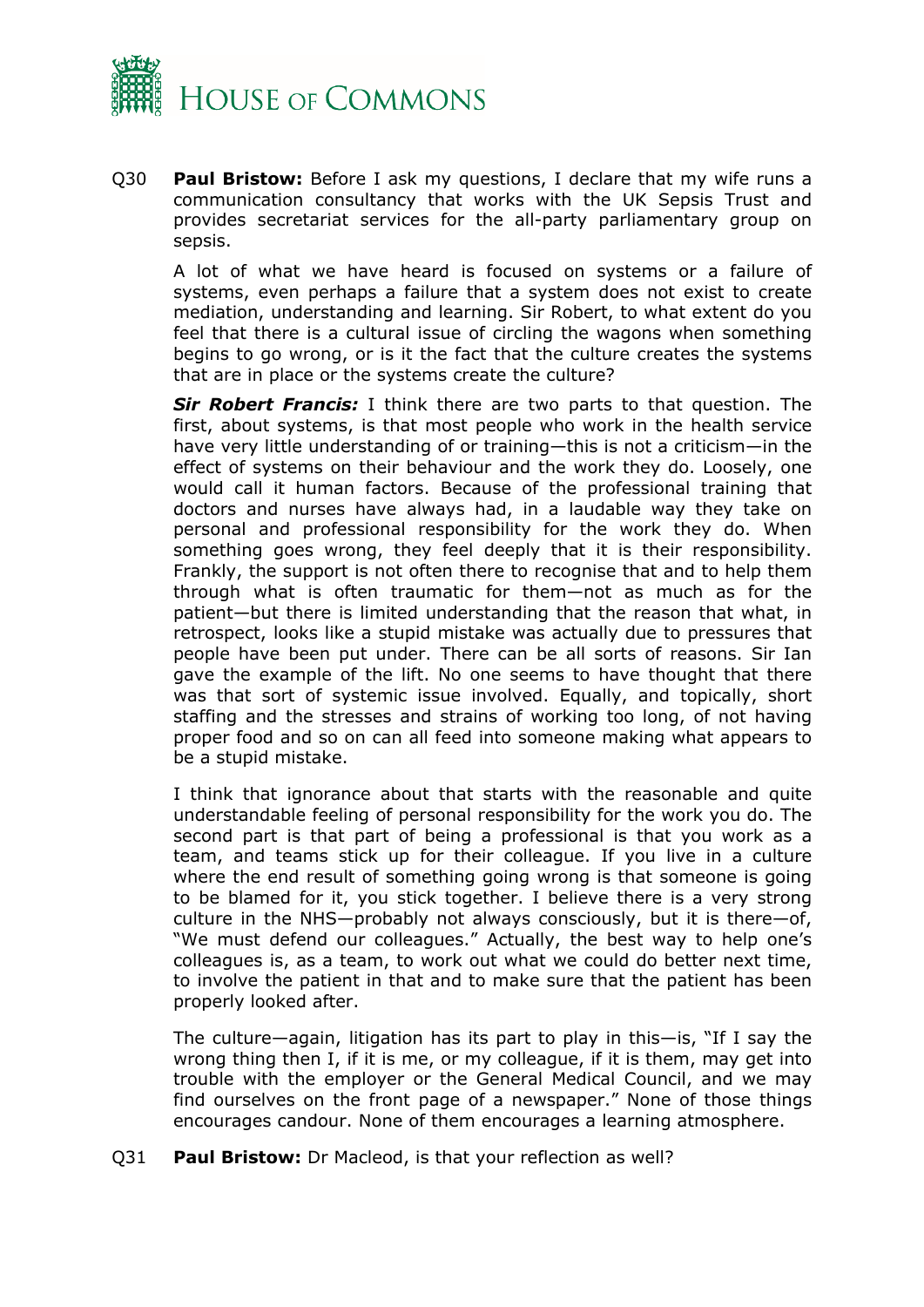

*Dr Macleod:* If we are looking at systems, we need to be really clear about what a system can and cannot deliver. If we are looking at clinical negligence as a system and saying, "What can it deliver?", the answer is that it can deliver compensation and it can deliver a finding on liability in an individual case. What it cannot deliver is making a hospital look at how they treated a patient, in terms of changing their practices. What it cannot deliver is an apology. Therefore, we need to be clear, when we look at systems and ask how they contribute to culture, about what that system actually delivers. What can it deliver and how does what it delivers impact on the wider culture? I think it is really important.

Sir Robert is absolutely right that there is a position not of defensiveness but certainly of support for colleagues. We have to look at that and say, "Okay, how do we change the systems that we have to minimise the barriers to coming forward and the barriers to open disclosure? What can we do to the system that would help to deliver the outcomes we want?" Part of that has to be saying, if we want culture change and open information flow and disclosure, do we need to look not at blaming individuals but at systems? If that is what we want to do, how do we embed that in the system that we have to deliver it?

**Paul Bristow:** Thank you.

Q32 **Laura Trott:** We have heard today how people have to resort to litigation to find out what has happened in cases. Sir Robert, you said that only a minority of cases are looked into. I feel that there has been a will to change this for a long period of time; indeed, I think I have read reports from both you, Sir Ian, and from Sir Robert that have recommended it. Why do you think that nothing has happened to date? I know we have made some advances, but why have we not seen the wholesale change that we have needed to see?

*Sir Robert Francis:* Sir Ian and I are part of the public inquiry chairs trade union, I suppose, and we are therefore used to making recommendations that are welcomed and then perhaps, when they are particularly awkward or challenging, buried, although not of course by the current Chair of your Committee.

Sir Ian is a pioneer and, among many others, has suggested a no-fault, no-blame system of compensation for many years. Sir Liam Donaldson looked at it as well. It has been talked about for many years, but nothing has happened. Part of it is fear that it would open a floodgate. Part of it is about the expense. I think all those points are decreasingly significant because we only have to look at how much it is costing now. We are not keeping the gates very firmly shut at the moment, and we are not decreasing the number of incidents that might qualify for compensation. The system we have is not actually addressing the point of resistance to a more up-front, proactive system of supporting people when things have gone wrong, in my view. I think that is one of the main reasons.

Q33 **Laura Trott:** Do you basically think that we need to make a financial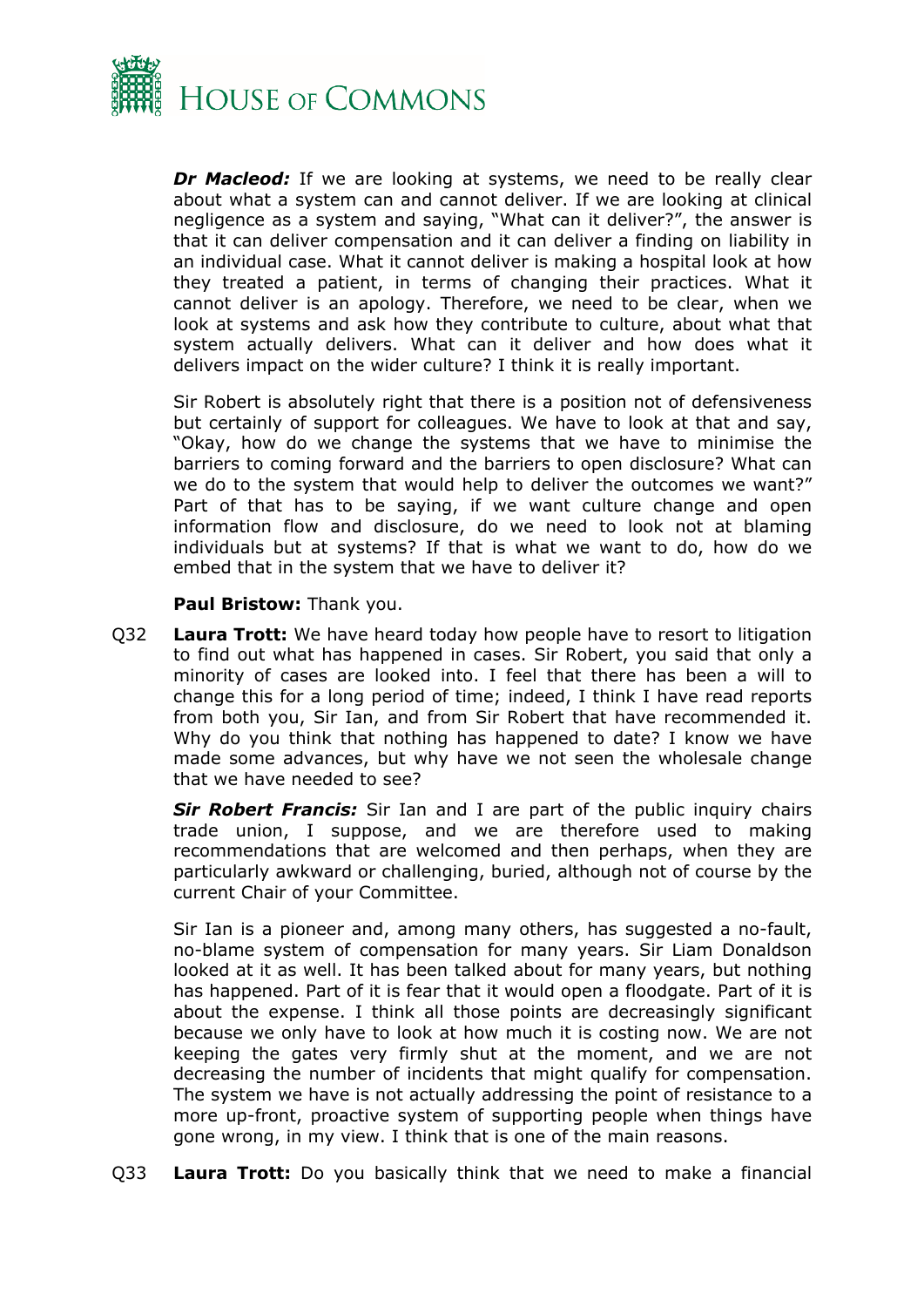

case for this change?

*Sir Robert Francis:* I am not sure that the case has been made financially yet, to be frank. We do not know whether the experience here, if for instance we substituted an avoidability test for breach of duty, common-law negligence, would be a lowering of the threshold. The answer is that it probably would be. I think the answer is probably that you have to introduce other reforms that change the way in which we measure damages. That does not necessarily reduce the overall amount that people get in terms of what they need, but it may involve—I think Sonia mentioned this—the removal of the disregard for the availability of NHS care, so that you can claim for private treatment whether or not you could get the same thing on the NHS. Personally, I have long thought, and many do, that that needs urgent change. I think it was in your last report as well. That would make some difference.

If that is to happen, what is absolutely essential is that the state provision behind that presumption is there. I think there is a case, when the state, in this case through the NHS, has caused harm to somebody, for looking at what priorities should be given to the care and social support for such people. I think that is something that would need to be considered at the same time. The reason I say that is that in cases such as those we have heard about, when babies are damaged at birth and now have a very long life expectancy, inevitably they need hugely sophisticated care at home. A lot of it is labelled as social care, and the social care system finds it very challenging to cope with that.

The reason for multimillion pound damage settlements is largely, though not exclusively, the cost of paying for carers to look after hugely damaged children. I believe, therefore, that we will need a system where proper care could be provided through a state system before you will ever persuade litigants in that area to abandon litigation. Why would they, and why should they?

Q34 **Laura Trott:** Sir Ian, what are your views on the reasons why this has not happened to date?

*Sir Ian Kennedy:* I agree in large part with Robert. There are three things. First, there is a cultural barrier: the NHS is an icon and to admit the possibility of its fallibility in general terms is always very difficult. It is much easier to atomise the criticism, "Oh, that's over there in Shrewsbury," or, "That's over there in Bristol, but the NHS is still a wonderful thing." I am not for a moment saying anything other than that the NHS is a wonderful thing, except that there needs to be a capacity for objectivity and to say, "We need to look at what we deliver through our healthcare system, and it is not always up to snuff."

The second thing is a question of justice. I do not think we have wrestled with the question I posed earlier, namely that there is a question of justice or fairness in identifying some people who will be well looked after, as Robert says, with social care as well as healthcare because of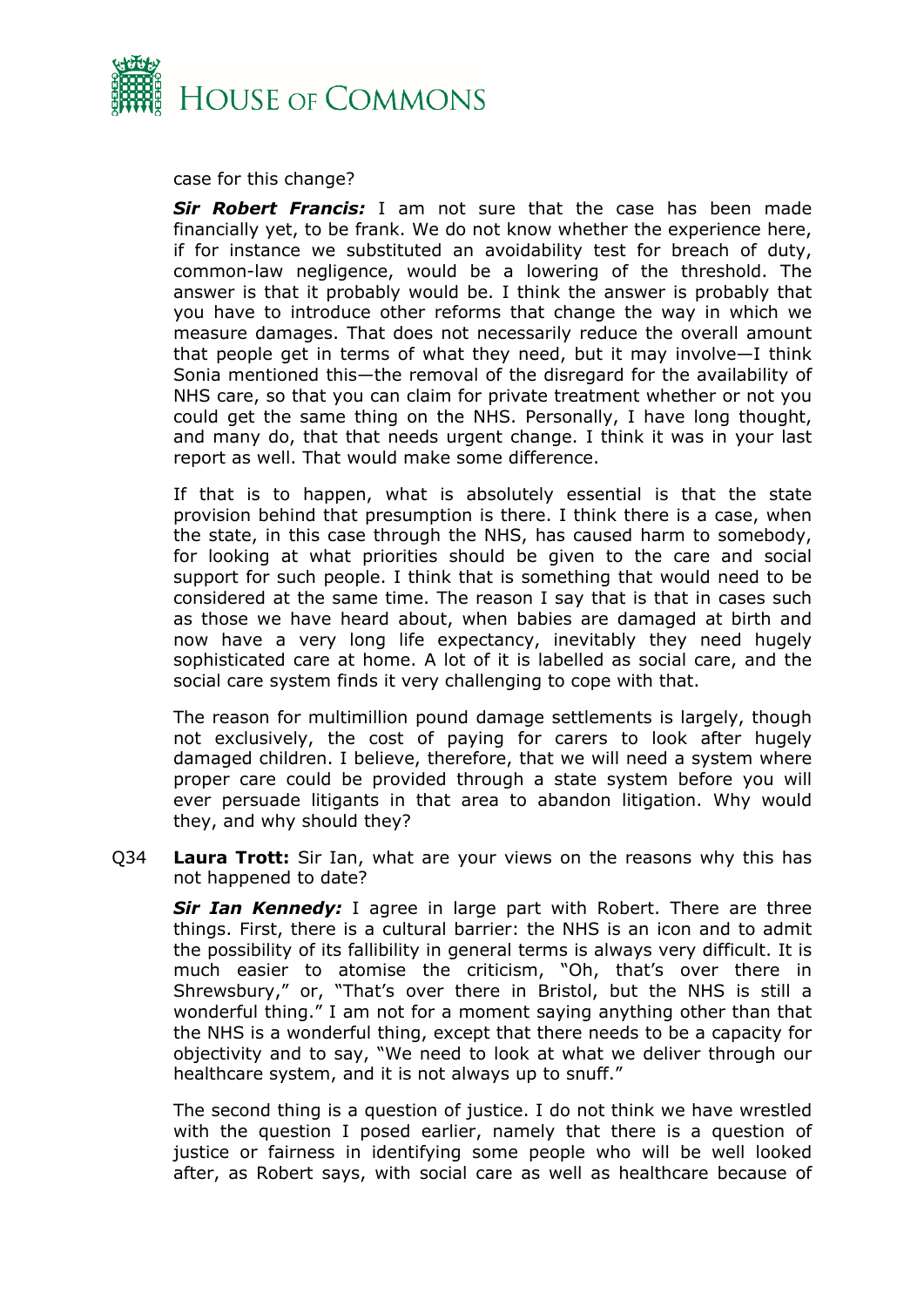

the way their harm was incurred. We do not have the same view on someone else who serendipitously cannot point to anyone as having broken any duty but it just happened. The issue of justice there is apparently too difficult to confront, so we have a bifurcated system where unfairness runs through it.

Thirdly, Robert, I and others, have always been concerned that money is proposed as the real problem. Robert talks about damages. I think more helpful language is the cost of care, for both healthcare and social care, and social care as it is currently organised means that it may not be available to some. That needs root and branch addressing so that, whatever the cause, the state is able to provide it.

I venture to think that it would not cost as much as the current litigation system, bearing in mind that the current litigation system also leaves the child in Alder Hey, who was recently awarded £27 million in damages, without any additional financial support for 11 years. I venture to think therefore that the costs can be organised and analysed in such a way that we can show that it is worth paying for. As to whether it will be less than the current system, it certainly may be less in money terms, and it will certainly be better in justice and fairness terms. Let's not put the financial barrier in front without looking at it and, in looking at it, obviously the criteria you use will determine what end result you arrive at.

Q35 **Laura Trott:** Sir Ian, of those three points, on the financial side of things, you have proposed how we could overcome this and move forward. On the cultural barriers and the elements of justice that you discussed, what can we suggest as a Committee? I think the last thing we all want to do is to produce something that says we need to change the threshold, investigate individual issues and move to top-up costs, and then it just sits on the shelf and nothing happens. How do we change those other two points as well so that we ensure that we are making the system changes that we have all talked about today?

*Sir Ian Kennedy:* I wish I had longer. Cultures are pretty difficult to address. Some people say that you have to change practice to change cultures; other people say you have to change cultures to change practices, and because they will not agree and it is all too difficult nothing ever happens.

Let me give you one idea. Robert has talked about this, as has Sonia to a degree. Those who lead trusts—I do not know whether Barbara Keeley's experience would tie in with this—have very rarely been trained in notions of leadership. That sounds odd, but they usually come up through a managerial trail of finance or workforce or whatever. The notions of leadership that the Army, for example, is interested in have it as an understanding that they are there for a purpose, and that you can inspire the workforce that you lead to look at the world in which they work in a particular way.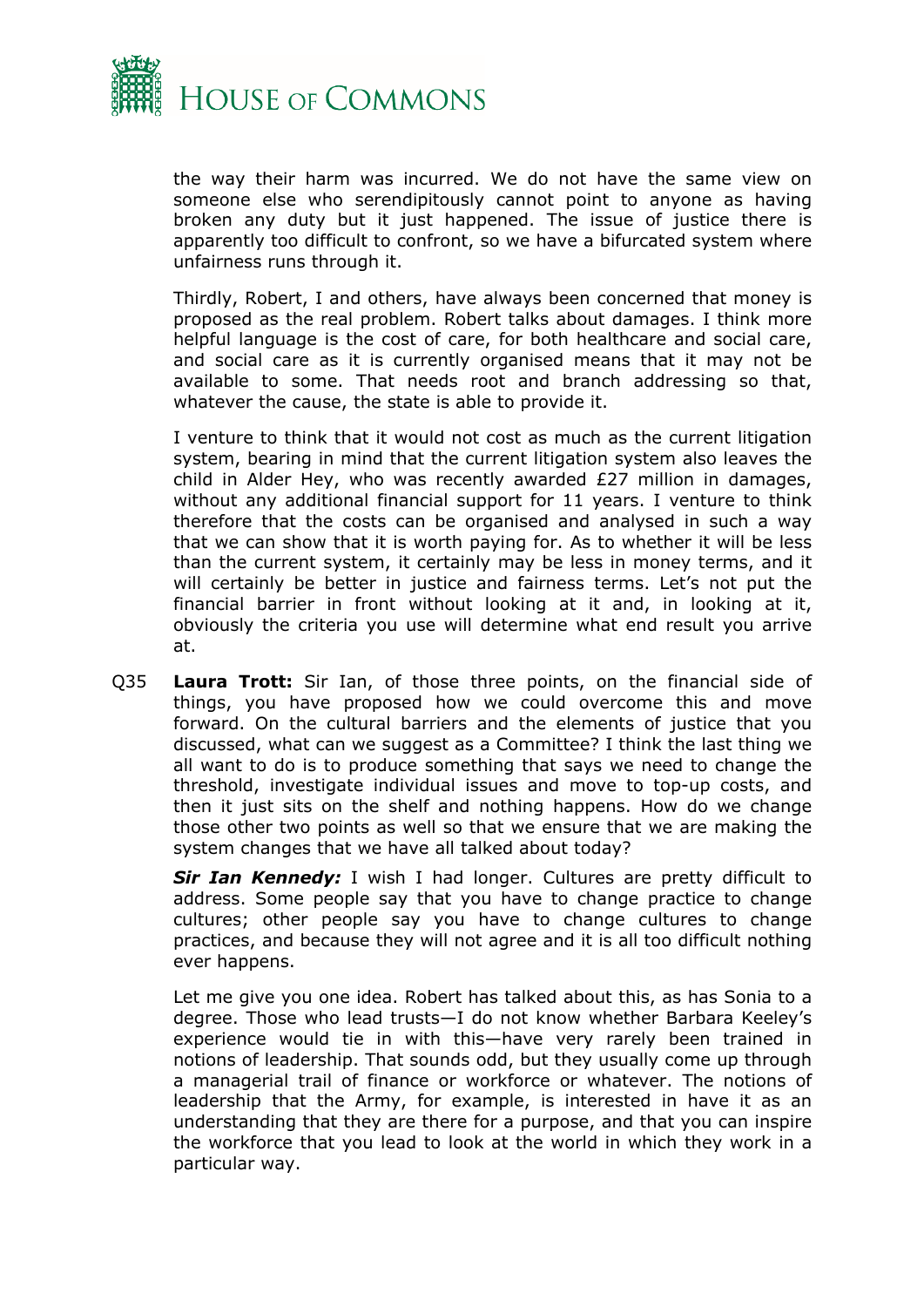

That particular way would be that we are there, first and foremost, for patients. For example, as GPs we do not have office hours, because patients do not get ill only between nine and five. In hospitals, we do not have a complaints manager because that means all the rest of the staff say, "If you've got a complaint, go to George or Josephine." Everybody there should realise that they are there for patients. We should not have a patient safety officer because every person in the institution is responsible for safety. They need a leader who can persuade them that that is what they are there for.

You and I know that no nurse or doctor leaves home every day saying, "I'm going to hurt a patient or ignore a patient." They do exactly the opposite, but then they find themselves trapped in a culture that does not reward or incentivise that kind of behaviour, but does the opposite.

I am hogging the microphone but I will tell you one story. When we did an inquiry into a hospital in Tunbridge Wells, there was a little elderly lady who wanted to go to the lavatory. She was in one of those big Nightingale wards. She rang her bell, but nobody came. She rang the bell a bit more urgently, but nobody came. This was public—in the published transcript. She rang the bell again, and a nurse came to the top of the ward and said, "Go in the bed, dear. I'll be there later."

It is difficult to think of a more awful thing to be told. The immediate reaction of course is, "That nurse's feet should not touch the ground before she is out of the building," but that is to not understand the circumstances she was under. They are understaffed and under pressure to do x and y. There are not enough people to help out. All of those were facts in the case. Therefore, it was opting for an awful solution, but there might have been more awful solutions if she did not go immediately to where she was supposed to go. Unless you understand that you have to help the workforce and get them to realise that everybody is important to them, and then make sure that the workforce is organised to do so, you are going to have the tragedies that we have been hearing about today.

#### **Laura Trott:** Thank you.

Q36 **Barbara Keeley:** I have a question about the time it takes to get things done. It seems to me that one of the most aggravating aspects of the stories we have heard is just the sheer time it takes.

Sir Robert, you have talked about a better system to avoid people having to litigate. What about hospital trusts that are complacent, as Sue has told us? If the system cannot make a hospital change its culture to live with the awful results of that terrible care and the mistakes that were made across such a period of time, it just makes the whole thing worse, doesn't it? Without litigation, it took Scott six and a half years to get to the truth and what other things could have been done. Even Sue's experience, with what sounds like a good team, took four years.

What can we do about that? That seems to be one of the most negative and aggravating things we have to deal with.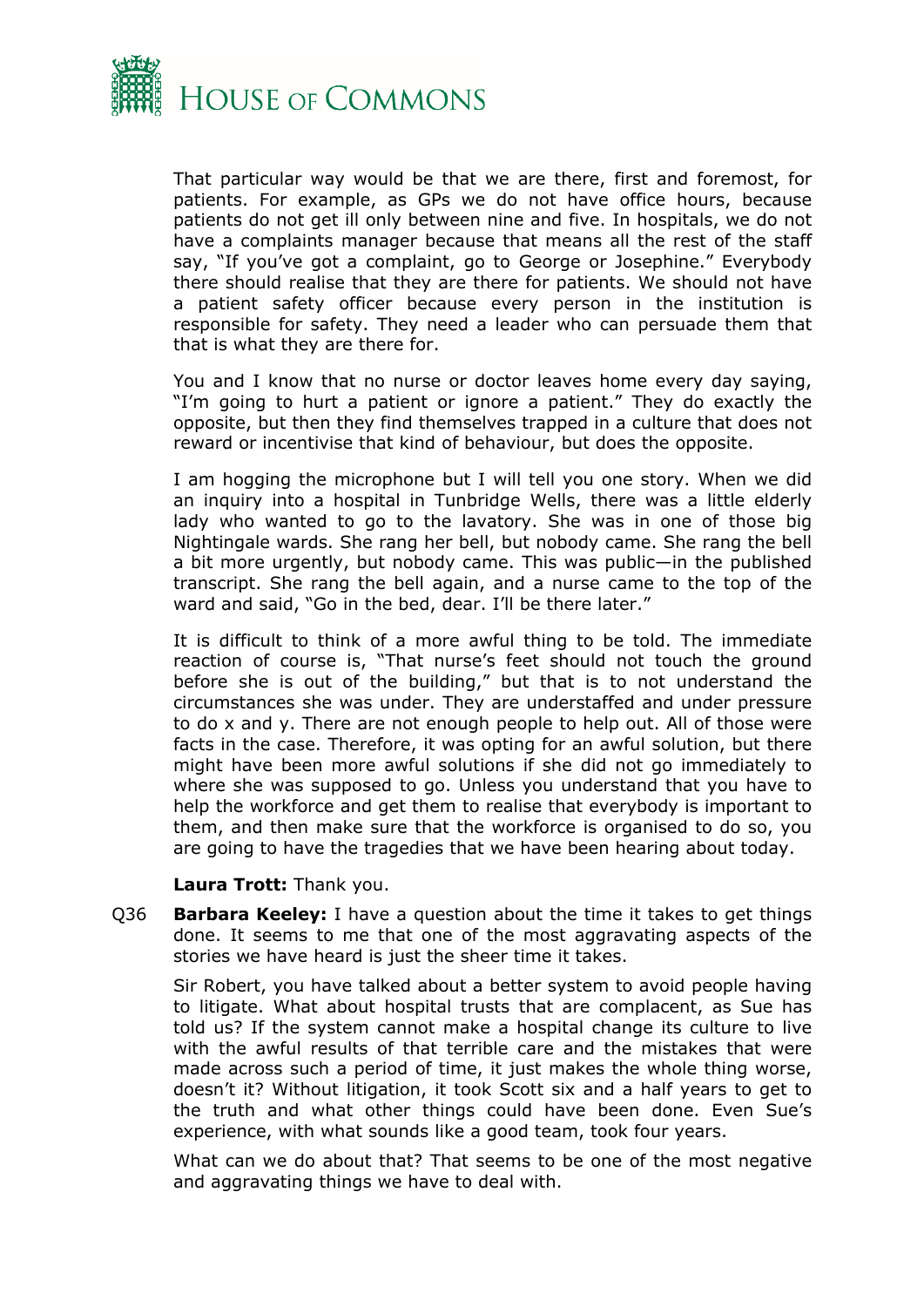

*Sir Robert Francis:* First, it would be only fair to acknowledge that NHS Resolution has been seeking to introduce schemes that bring forward the possibility of examining things properly through what was the rapid resolution scheme, now the early notification scheme. I think it is in obstetrics only, but they may be thinking of making it wider, whereby they require trusts to notify them very early, within weeks, if not days, of an incident that might give rise to those sorts of issues.

I have had professional experience of being involved in at least one such case, and the speed at which it is possible to gather together a team of experts to talk to the family about their concerns, to be quite transparent with them about what is being looked into, to meet all the relevant doctors and nurses, to come to an early expert view as to what the situation was and to be able, first, to explain that to the family and, secondly, immediately, where it is appropriate, to start looking at what compensation or support they need is a remarkable thing to witness. When it happens and it works, the family retain their trust for the system and the doctors. In the case I was involved in, where, frankly, terrifying mistakes were made leading to a tragedy, the bereaved family were still sending Christmas cards to the midwives. That was the level of trust involved. Something like that works.

Obviously, it requires a level of resource, but at the end of the day there is undoubtedly a business case because you are demonstrably saving legal costs. At the moment, so much of the work that has to be done in litigation, preparing for a claim, has to be done by the claimant's lawyers, who have to instruct experts, often starting with a blank piece of paper, and struggling to get the records and all the rest of it. If there was an obligation on the system to do all that work up front in an honest, open and transparent way, most of these cases could be solved very quickly indeed.

Q37 **Barbara Keeley:** In what proportion of cases do you think that is happening? It is very good to hear that, but we heard this morning from—

*Sir Robert Francis:* Sonia may be able to help you more about the proportion of cases. I do not think it is as large as it should be, and obviously there are resource implications attached to it. You should ask NHS Resolution for the answer to that. All I am saying is that, from personal experience of seeing it work, when it does work, it is something to explore.

Mediation has been mentioned, and we have heard of a successful case of it. We are slightly assuming that, when this has happened, everyone agrees. Of course, that is not what happens in real life. You need a proper, mediated discussion to come to an outcome. That is where mediation and conciliation techniques come in. At the moment, they happen too late in the process, after a great complexity of litigation and the litigation process has started.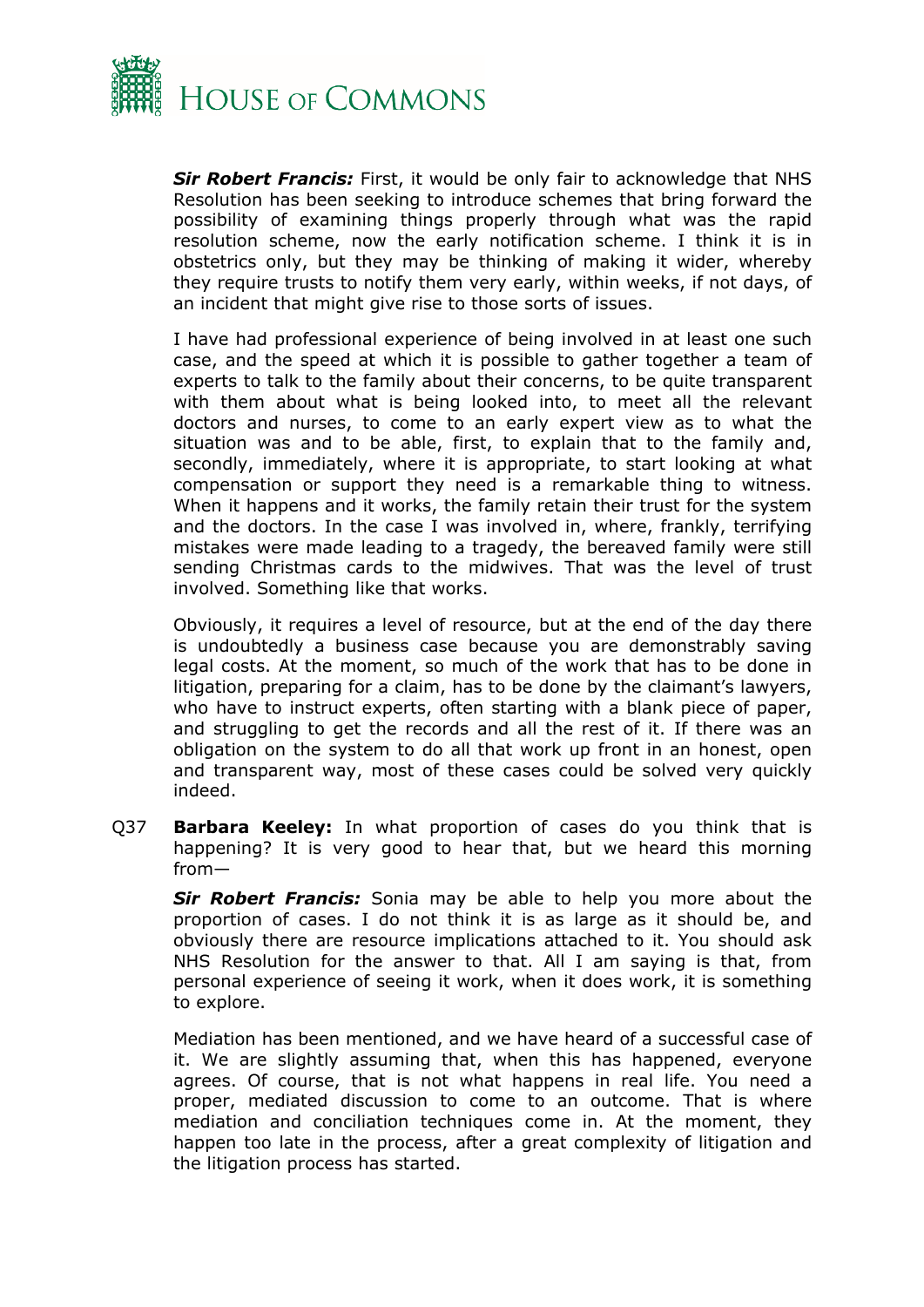

If you put a mediation technique in right at the outset, when there are angry people on one side and scared doctors on the other, that is exactly the sort of situation where trained mediators and conciliators can have an enormous effect on getting people to focus on the issues and to come to an outcome that is mutually satisfactory. I suggest that is something that needs to be looked at. That again requires resource up front, but you are investing in avoiding litigation costs. Those would be my two suggestions.

## Q38 **Barbara Keeley:** Dr Macleod?

*Dr Macleod:* If we look at how we could possibly do things differently, and look at international models, in the US there are two states that have birth injury compensation schemes—Virginia and Florida. In Virginia, eligibility for compensation is determined for every single child entered on that scheme within four months of the scheme becoming aware of it. In Florida, every single child with eligibility for compensation is determined within eight months. What that shows is that it can be done. That is not the experience we have here.

Resolution are working really hard with early notification, but they are not hitting anything like those targets. It can be done if you think about it slightly differently. What they have done in those schemes is to put much more factual criteria in place. They said, "Was the child delivered in a hospital that is covered? Was the child over 2,500 grams for a singleton?" They vary slightly between them, but in essence does the child have a physical or other neurological complication from the birth? If they do, they are in the scheme. It is that simple and it works that quickly. It is much less adversarial.

I absolutely agree about putting alternative dispute resolution right at the front of the process. I would be a bit more radical on mediation. I would go for a more inquisitorial investigative model, a bit more like an ombudsman. If you are in mediation, you still have the adversarial two sides. I would prefer to see, as I say, an ombudsman inquisitorial model at the front because it takes out the adversarial nature from the get-go. If that does not resolve it, potentially go on to litigation. That would be one route that might help.

**Chair:** I am going to come back to our three families and ask at the end if they would like to make any final comments, or have any particular questions to ask the expert witnesses. Before that, Dean Russell.

Q39 **Dean Russell:** I thank the families for such powerful testimony today. The question I have, if I can come to you first, Dr Macleod, is around compassion in the system. We often talk about systems and clinical processes, but at the heart of all this are grieving families or families adjusting to something that they never expected, especially when it is around births, and a moment that will stick with them forever.

I wondered if there was any guidance on what we should be doing within the litigation process, in the first few days and months, around mental health support and compassion, so that people do not feel that they are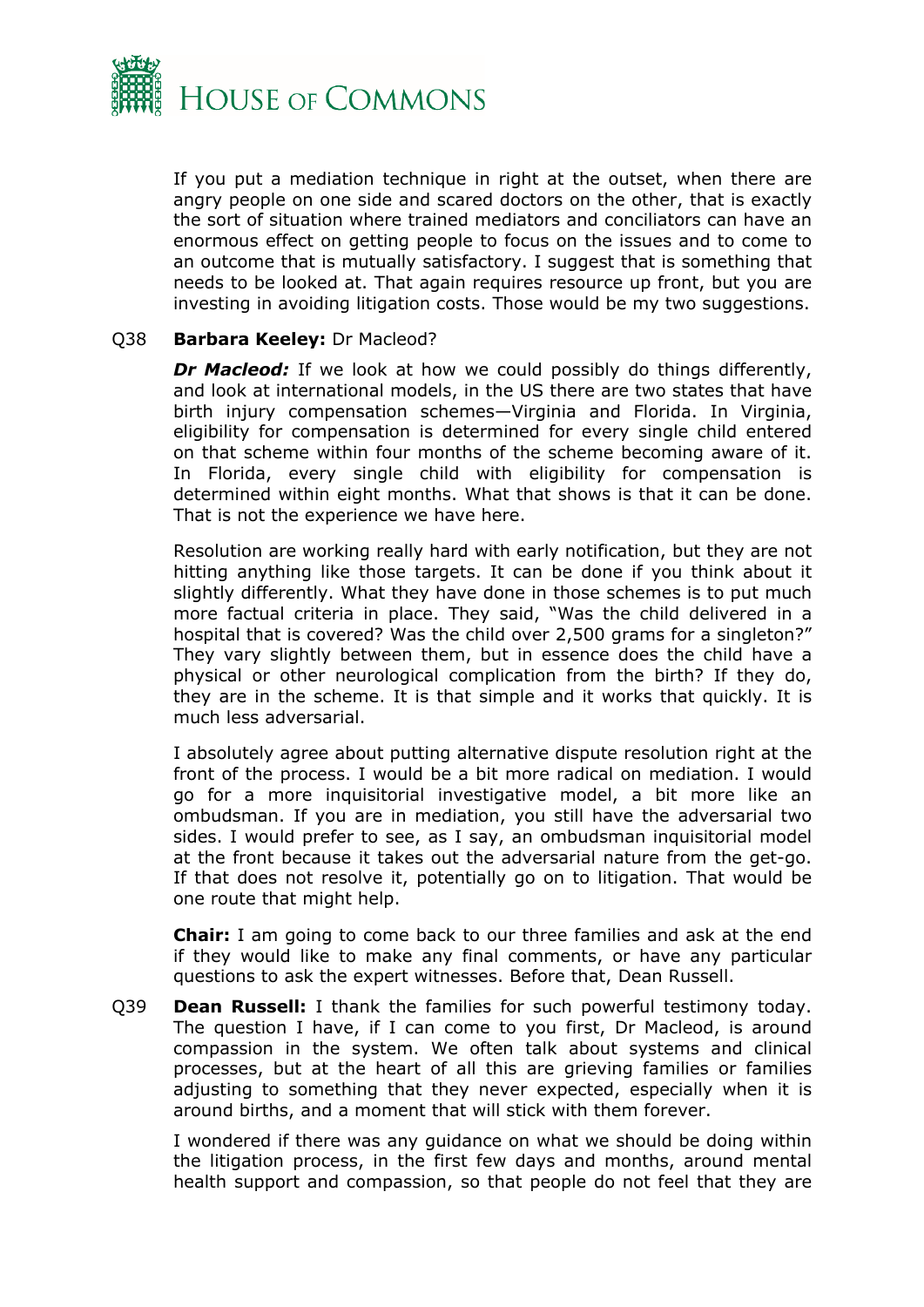

adversarial or that they are the enemy of the system in having to bring up these complaints, but that they are fully supported.

*Dr Macleod:* If you are looking at the litigation system, you have to bear in mind that by the time someone goes to a lawyer they have usually had a bit of time. People do not go straight from the hospital where the incident occurred to the lawyer's office. They simply do not.

Of the people who contact claimant lawyers with a potential concern, about 95% are filtered out. What we see going through to cases is actually a very tiny minority of the concerns that people have and that they have raised with lawyers. There is clearly a need to address the concerns people have, and much earlier in the process. I do not think that is something that the clinical negligence system, as it stands, can address because it is reactive, in that it waits for someone to go to a clinical negligence lawyer.

If you look at other countries and patient injury compensation in Sweden, for example, what happens in a lot of cases there is that the doctor or nurse will sit down with the patient in the hospital and say, "Look, there has been a mistake," or, "Something has gone wrong. We will sit down with you and fill in the form with you." There are advocates in each hospital who do that, so that the claim for compensation goes through with the support of the staff. That happens partly because it is on an avoidable basis, so staff do not feel blamed. It also leaves patients in a position where they are cared for from the outset rather than almost abandoned and left to find their own route through.

Q40 **Dean Russell:** Sir Ian, you mentioned the example of the lift going down to the basement rather than up a floor and so on. One of the things that occurs to me is that whenever there is an awful situation—as with the testimonies we have heard—you often then hear that there were smaller examples of near misses or other issues, with the lift being a good example.

Is there a role beyond the examples we have heard today for a root and branch review of how patients can feed in their experiences within hospitals and the healthcare system, either through technology or surveys, so that the smaller issues are picked up that might then lead to the bigger issues coming down the line that no one has noticed?

*Sir Ian Kennedy:* There may be. Patients are experts in some things, particularly their own lives and their own expectations, but they are not necessarily experts in how the hospital works. They are often bewildered by it.

Yes, of course, stepping back a little, in my view—I agree with Sonia to a degree—there is a role for a regulator, inspector or ombudsman, whose job it is to collect data. The key is what data you are seeking to collect. One of the important sources of data is complaints or observations, or even compliments. A good regulator, if we could even design one, would collect that data and have it collated with lots of other data to understand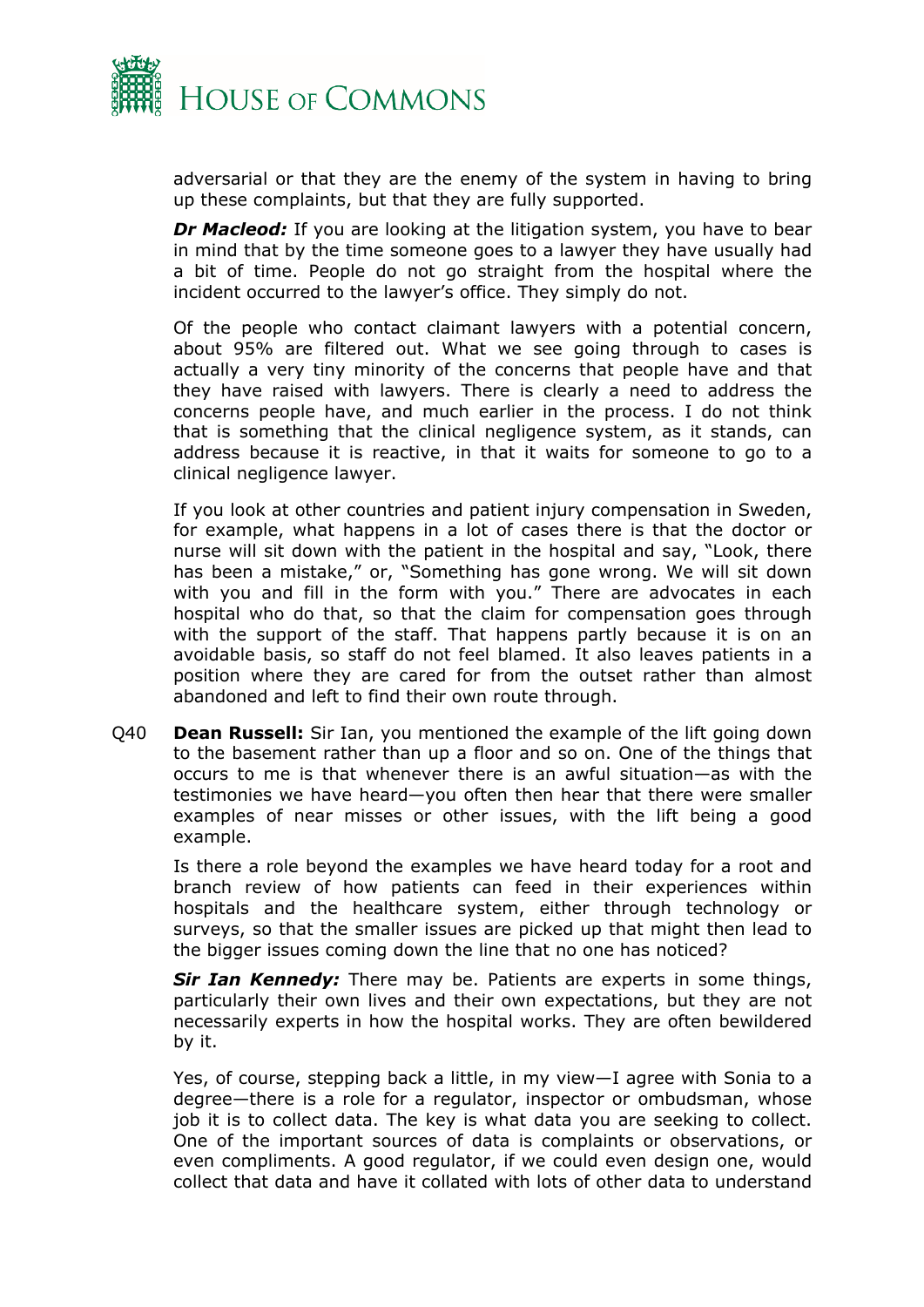

how that particular enterprise, whether it is a GP practice, a trust or a world-famous tertiary centre, is working and what the range of problems is.

A good regulator, as I was trying to create, would be quite active in scanning that data and having appropriate algorithms to mine it. They would say, "You are beginning to have a problem here." If the hospital said, "No, we don't," then they have a problem and you would have to look at it. If they said, "Yes, we cannot recruit some nurses in that particular area," the regulator would say, "All right, we'll stay with you, and see if we can help you and stay on the case."

You are absolutely right that these apparently minor events can be seen in a context. The context is one in which things, in the great systems analysis, are like Swiss cheese. You get through one hole and another hole, and at one point you get right through the cheese and then something awful happens. If you could spot the first hole with a good inspectorial ombudsman or regulatory system, with good data, you are beginning to help patients.

Q41 **Dean Russell:** Thank you. Sir Robert, many of these cases are isolated in some instances, but earlier you mentioned the learning process. How much learning is there in the system? Often, when we have had big reports when there have been major issues at hospitals, there are reviews, inquests and all those things that ultimately are learnt by the system. Every time there is a situation like this, when there is litigation, does the entire NHS learn from it, or is it just, "That's it," and they breathe a sigh of relief that it is done with and they move on to doing the day job again?

*Sir Robert Francis:* I think the answer is somewhere in between the two. NHS Resolution instructs its lawyers now to draw safety-related information out of cases, which they will report back to the trust. They publish reports, as do the medical defence societies, which talk about generic lessons to be learnt.

None of that seems to me to be done on a terribly systematic basis. It is a little bit haphazard. Frankly, with all due respect to my legal colleagues, your average medical negligence lawyer, whether a solicitor or a barrister, is not necessarily the best equipped person to decide what the safety learning should be in relation to a particular incident. That is not what we are trained to do. We rely on other people's evidence. Relying on litigation to provide the answer at the moment is hopeless, frankly, because of the time litigation is taking. I do not think that is the answer.

If I could go back to complaints, I think there is learning there. I will put my Healthwatch England hat on, if I may. We published a report called "Shifting the mindset" last year, which did a survey of hospital complaint systems and what they do. I am afraid that a large proportion of them are not even obeying the minimum statutory requirements for reporting complaints. Many only report numbers. Very few report more than a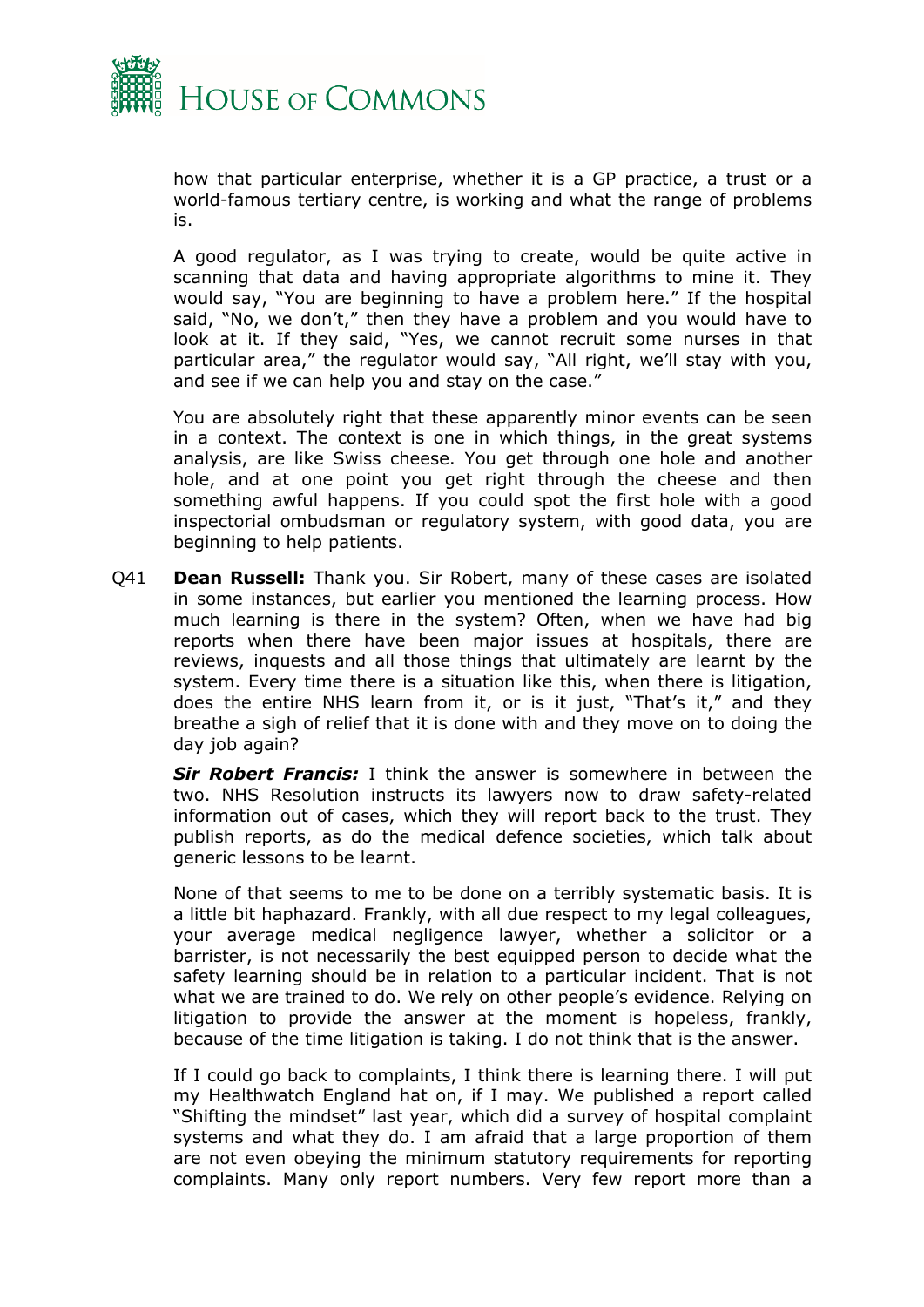

category of complaint. Virtually none, though there are some, tell the stories from which there could be generic learning. There is a huge resource of information from complaints that is not being used.

One can add to that, if I can get on to my hobby-horse, the information that comes through the friends and family test. There are figures and we can calculate the numbers, but there is a huge amount of data in textual comments. For instance, we at Healthwatch England have no access to those because of data protection requirements.

**Chair:** I think Sir Ian wants to come in on that point as well.

*Sir Ian Kennedy:* To add to what Robert said, one of the ways in which you can ensure that the lessons that have been demonstrated here can be disseminated is that you make them a standard that the regulator judges performance against. If you make one of the standards the extent to which you have incorporated in your practice what has been demonstrated to work in Hull, or avoided what has been shown to be mischievous in another place, you will have to report on that, and that data will be collected as part of the performance against standards. That is the way you do it. As Robert and I know, if you do not measure it, it does not get done.

Q42 **Chair:** Thank you. We need to draw things to a close, but I want to go back to our families to give them a chance to have the final word. We will start with you, Joanne, if we might. Do you have thoughts or comments about what you have heard this morning?

**Joanne Hughes:** Yes. First and foremost, I want to share that not only am I someone who had a personal loss but I have worked across the system to try to see change for nearly a decade. Included in that, I have undertaken training in restorative practice. I understand the values and principles of that approach. I think a lot of what has been talked about here on culture change means that we need more people within the system to understand the restorative response to harm. Then we will start coming up with some more sensible solutions. I am just about to complete my training to be a mediator, so I see the difference between what proper mediation is and the mediated settlement amounts, which are two very different things. I wanted to share that I have that sort of background.

Of course, I appreciate the focus on birth injury, but we need to recognise that these situations result in all sorts of outcomes. Ultimately, if you take the restorative approach, harm has occurred. The response is, "Who is hurt and what do they need?" It might be the baby. It is also the parents. It is also the staff involved in what has happened. It is the wider organisation. All those people have needs that have emerged from the fact that the harm has occurred. Then you look at the obligations around that need. You start looking at who the players are and what they need to do for the people who have needs to get them met.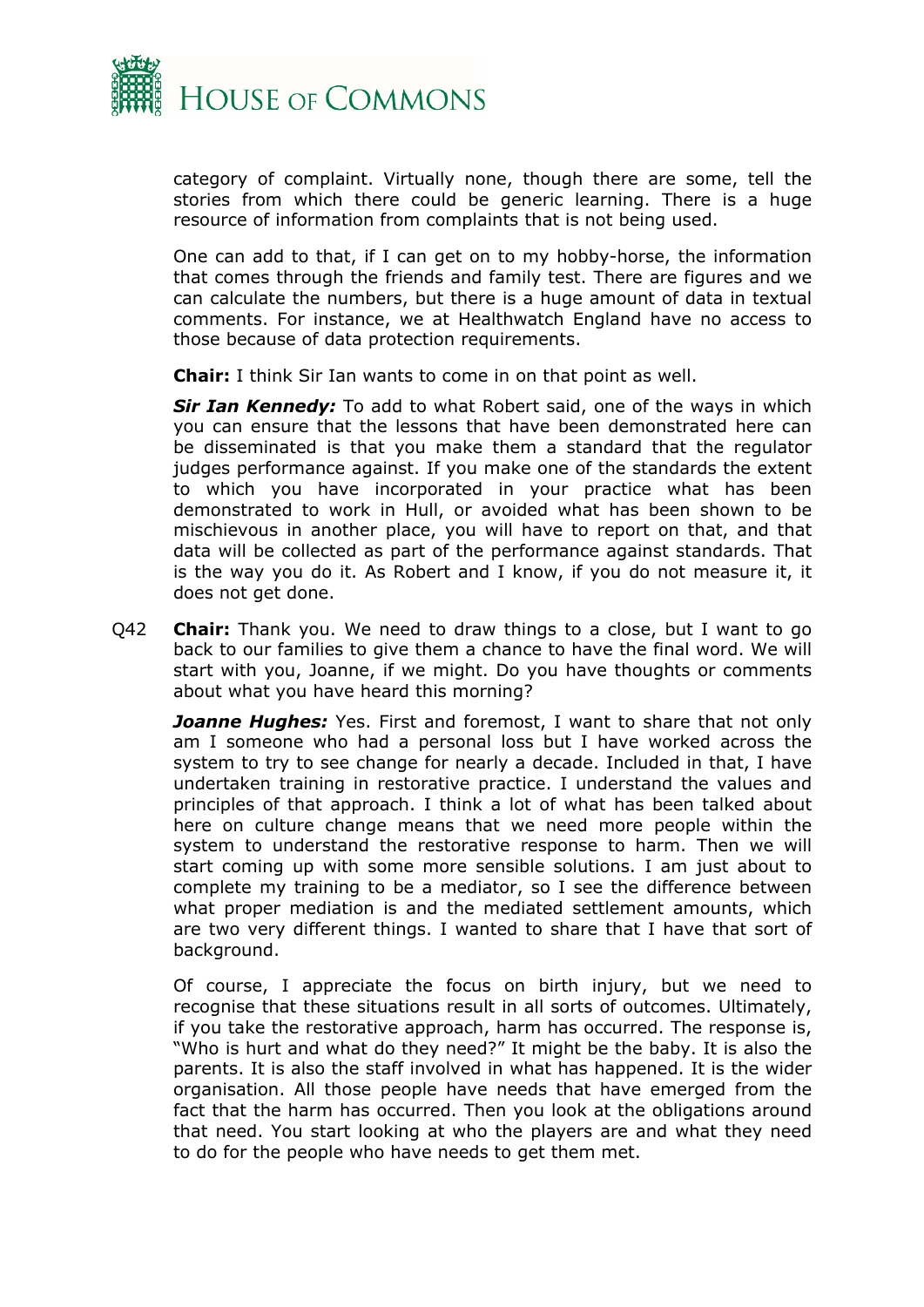

One of the big, important things in that process is how we restore trust and confidence, and the relationship and wellbeing of all those people. You cannot learn without restoring trust, confidence and wellbeing of the players, and if there hasn't been acknowledgment of the harm caused in the particular case. I think that gets overlooked. It is really important; if there is no acknowledgement, the moral injury that staff, patients and families have suffered that needs repair through acknowledgment and apology cannot happen. What that creates is situations where people cannot sleep at night because they know that something has been settled and something has been learned internally, but they know that the family does not really know the truth and the wider learning. They have not had the opportunity to properly apologise. I think that is important.

Within a restorative process you ask, "Who has been hurt? What do they need? Who had a role in the harm?" It recognises not that people are to blame, but that there is collective responsibility. It takes a systems focus. "Who had a role in the harm and what are their obligations?" That is around explaining, giving the context and all the things we talk about in a systems focus. "Who has a role now in repairing the harm? How do we restore trust and confidence in the relationships? What do we do to prevent this from happening again?"

Crucially, that process, and the people whose incident it is, belongs to the staff, the patient and the family, and they have a really strong voice in the process. If we had more people, right from the very top to the shop floor across the system, and patients and families, understanding what a restorative process does, which is needs analysis and meeting needs, for the NHS, which is all about meeting the needs of suffering people, it is a very complementary process. I think it supports the just culture. We do not need a just culture; we need a restorative just culture. I think we could have a litigation system that aligns itself nicely with that, if we started with that as our starting point.

Q43 **Chair:** Thank you. After what Sir Robert said, we might call it the Christmas card test.

**Joanne Hughes:** Exactly that.

Q44 **Chair:** Thank you. Scott?

*Scott Morrish:* You posed four questions earlier. It would be really nice, and it would be kinder and perhaps more humane if compensation could be addressed quickly and early, without the need for any other process, either complaint or litigation. It seems practical and sensible to base costs on the NHS rather than on private healthcare. That is just a personal view.

It is staggering that mediation is not there already, but it is not for most people. It should be there. It should be a compulsory part of the aftermath of any harm event.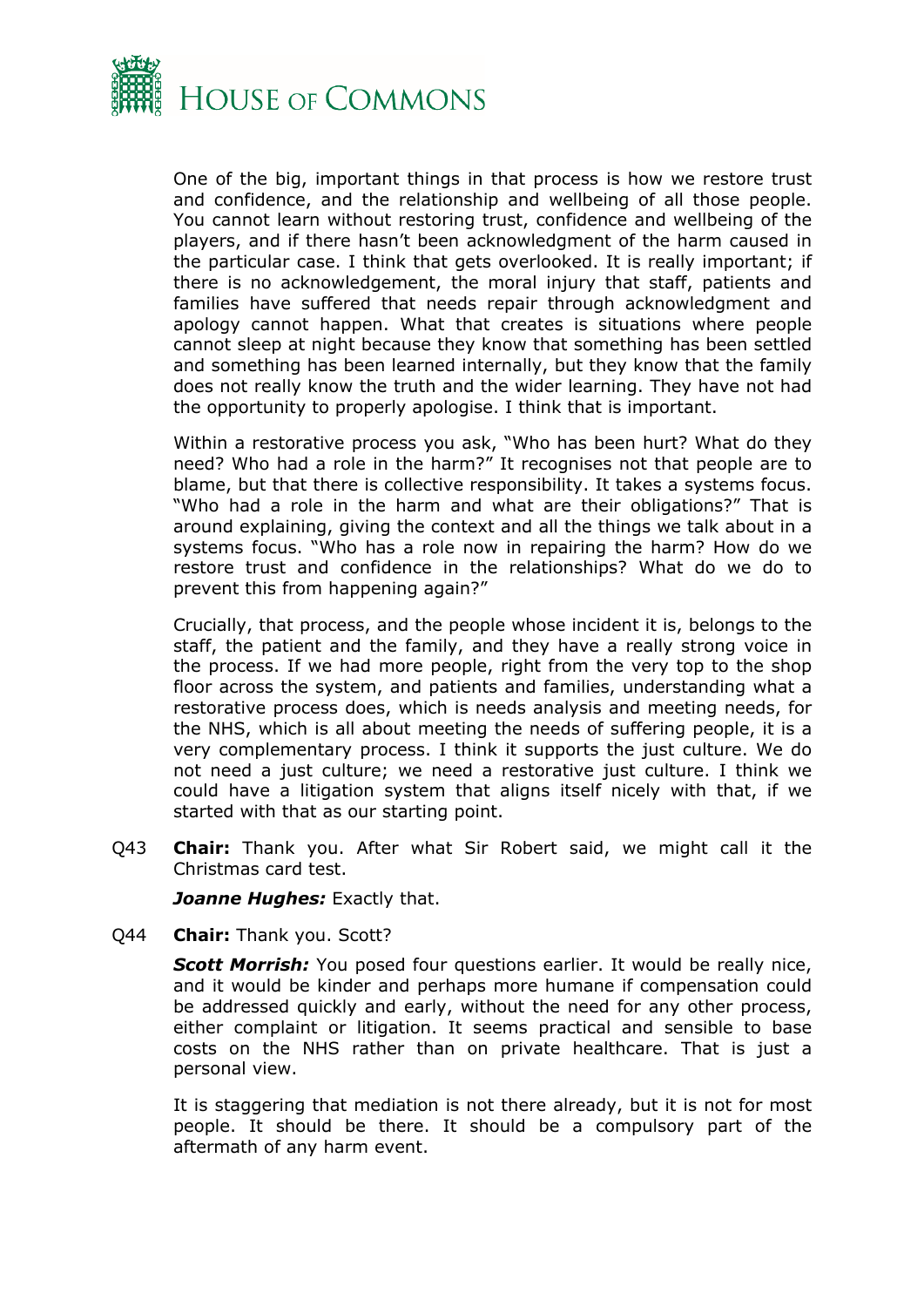

One word of warning. On the idea of timescales for investigations, which I think you mooted at the beginning, I was given an investigation report on the day that it had to be done so as not to be late, but it was completely wrong. What you need is a good and comprehensive investigation, one that includes all of the voices, be they from the family side or the staff side, and not just a responsible clinician or the chief executive. Timeliness is somewhere down the pecking order if you are going to think about it in those terms.

The idea of whether practice changes culture or culture changes practice was mooted, as was the idea that culture might change the system, or the system might change the culture. We get the culture we regulate for. We can tinker with clinical negligence, but if we do not actually address the malfunctioning nature of regulation as it is right now, its siloed nature, and regulate for the behaviours that we want and have been hearing about all the way through this, including from Joanne just now, we will not get what we want. At the same time, you have to regulate against the behaviours that you do not want. We need to start seeing people punished and blamed for a cover-up. We should not be squeamish about the word "blame". It is inescapable. The question is: what do we do with it, and when do we use it? Is it used sensibly?

Another thing, to end with, is that there is a drag created by litigation and by complaints processes. It traps everybody involved for a ridiculous period of time. It has lots of negative consequences, not just emotional and psychological. It strains marriages. It takes people out of work. I would have been fired if I had a job, but I am self-employed so I get away with it.

At some point, the bullet needs to be bitten. The wider harm that is caused in historical and unresolved cases needs to be addressed. There is a drag created by that which permeates everybody's thinking. It feeds into the sometimes blame culture and sometimes defence culture. It also allows complacency to sit just under the radar. I will stop there.

## Q45 **Chair:** Thank you. Sue?

**Sue Beeby:** There are two things from me. There are reasons behind why people choose to litigate against a hospital. One of them is clearly our original reason, which was to pursue some kind of damages for Jasper so that he would be financially supported through the rest of his life. Changes in that system, allowing money to be given earlier than it currently is, would be better for both the patient and the hospital, as I mentioned before, because you have better outcomes as a result. That is definitely something that needs to be looked at.

The second thing is about understanding what happened. These are really traumatic events with individuals at their heart. For parents like us sat here, all we ever wanted was to understand what had happened to our child and why something so horrific had been allowed to occur. Being able